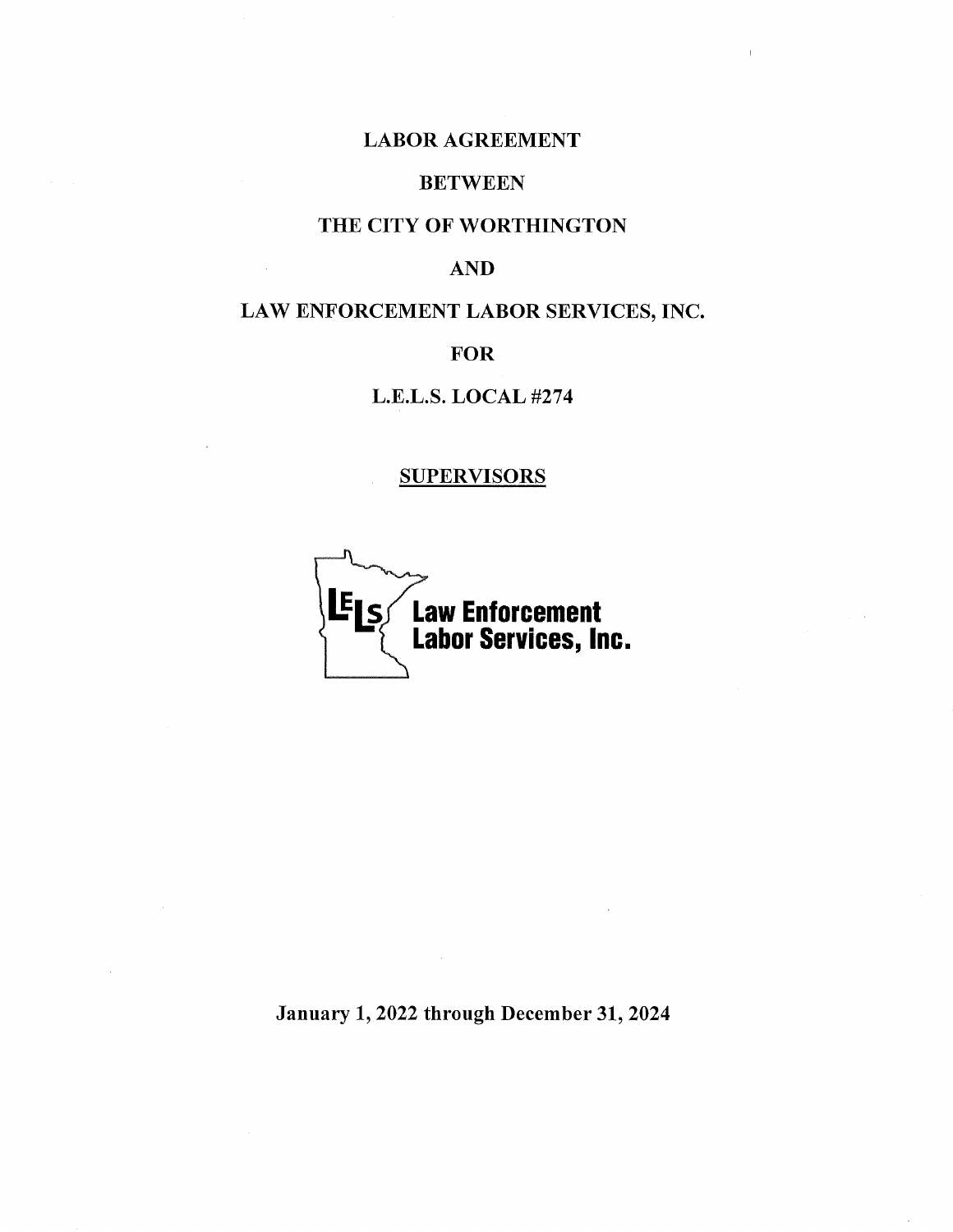# **TABLE OF CONTENTS**

| <b>ARTICLE 1.</b> |  |
|-------------------|--|
| <b>ARTICLE 2.</b> |  |
| <b>ARTICLE 3.</b> |  |
| <b>ARTICLE 4.</b> |  |
| <b>ARTICLE 5.</b> |  |
| <b>ARTICLE 6.</b> |  |
| ARTICLE-7.        |  |
| <b>ARTICLE 8.</b> |  |
|                   |  |
|                   |  |
|                   |  |
|                   |  |
|                   |  |
|                   |  |
|                   |  |
|                   |  |
|                   |  |
|                   |  |
|                   |  |
|                   |  |
|                   |  |
|                   |  |
|                   |  |

 $\mathcal{L}^{\text{max}}_{\text{max}}$ 

 $\mathcal{L}^{\text{max}}_{\text{max}}$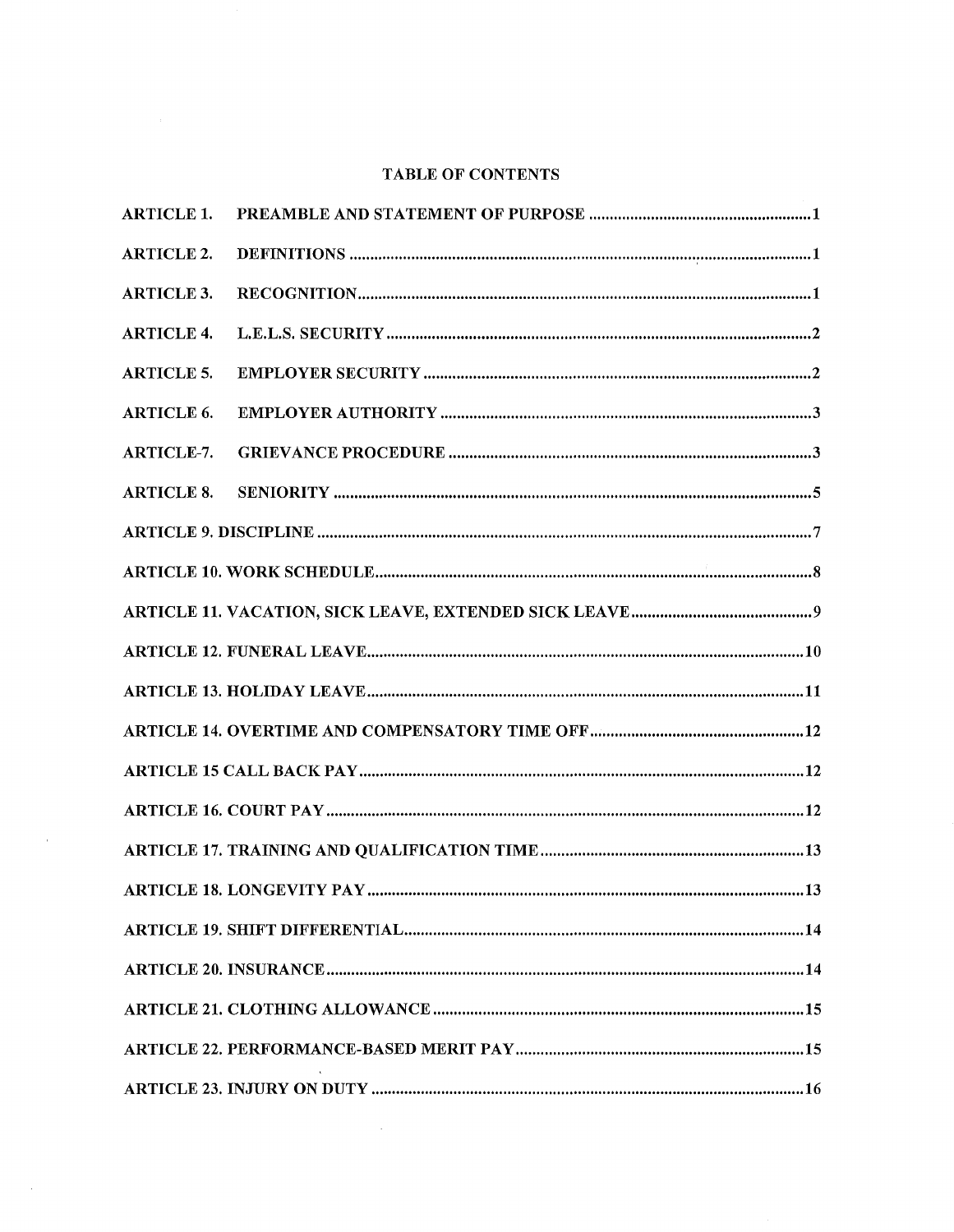$\mathcal{A}^{\text{max}}_{\text{max}}$ 

 $\label{eq:2.1} \frac{1}{\sqrt{2\pi}}\sum_{i=1}^n\frac{1}{\sqrt{2\pi}}\sum_{i=1}^n\frac{1}{\sqrt{2\pi}}\sum_{i=1}^n\frac{1}{\sqrt{2\pi}}\sum_{i=1}^n\frac{1}{\sqrt{2\pi}}\sum_{i=1}^n\frac{1}{\sqrt{2\pi}}\sum_{i=1}^n\frac{1}{\sqrt{2\pi}}\sum_{i=1}^n\frac{1}{\sqrt{2\pi}}\sum_{i=1}^n\frac{1}{\sqrt{2\pi}}\sum_{i=1}^n\frac{1}{\sqrt{2\pi}}\sum_{i=1}^n\$ 

 $\frac{1}{2} \left( \frac{1}{2} \right)$  ,  $\frac{1}{2} \left( \frac{1}{2} \right)$ 

 $\label{eq:2.1} \frac{1}{\sqrt{2\pi}}\int_{0}^{\infty}\frac{1}{\sqrt{2\pi}}\left(\frac{1}{\sqrt{2\pi}}\right)^{2\alpha} \frac{1}{\sqrt{2\pi}}\int_{0}^{\infty}\frac{1}{\sqrt{2\pi}}\left(\frac{1}{\sqrt{2\pi}}\right)^{\alpha} \frac{1}{\sqrt{2\pi}}\frac{1}{\sqrt{2\pi}}\int_{0}^{\infty}\frac{1}{\sqrt{2\pi}}\frac{1}{\sqrt{2\pi}}\frac{1}{\sqrt{2\pi}}\frac{1}{\sqrt{2\pi}}\frac{1}{\sqrt{2\pi}}\frac{1}{\sqrt{2\$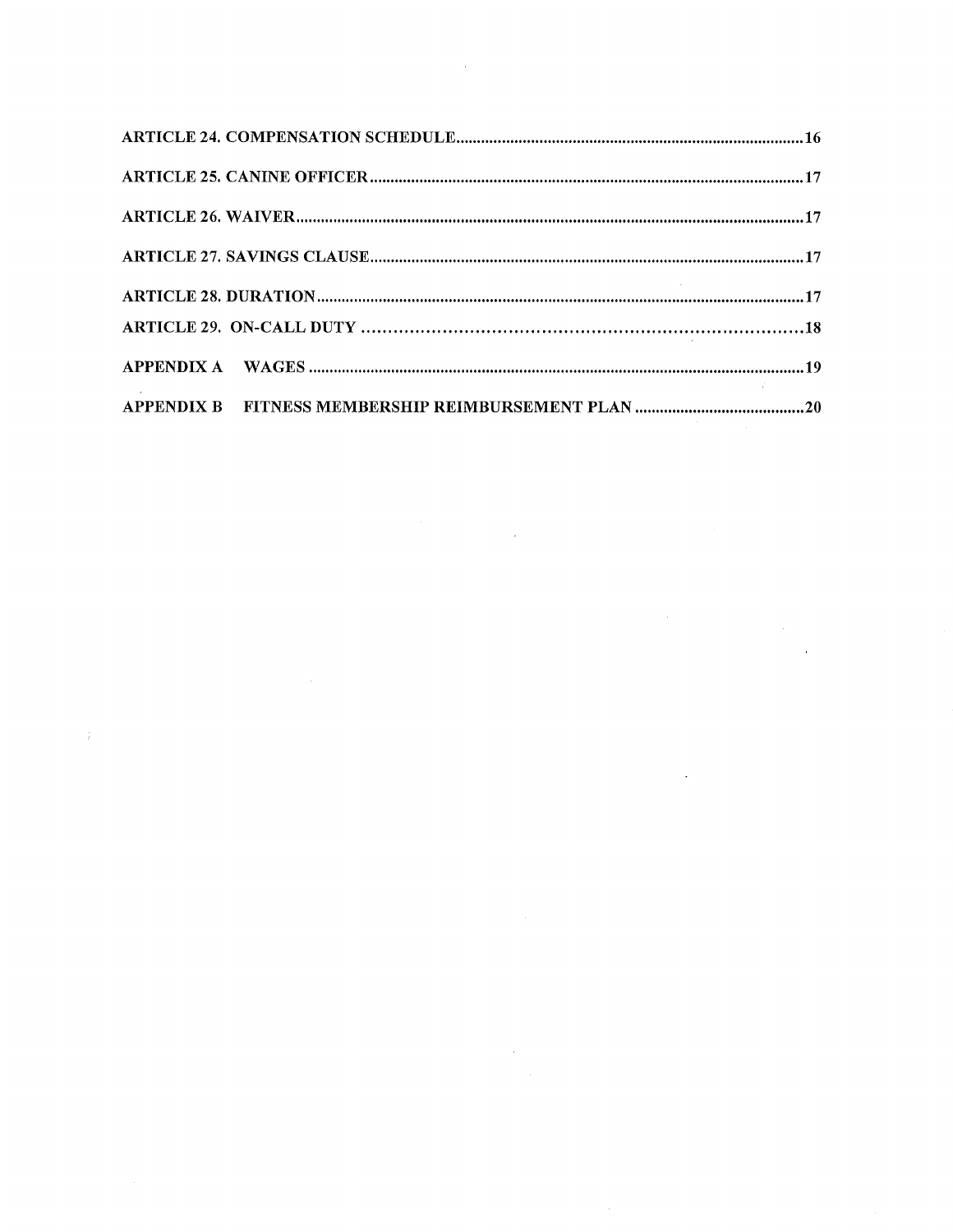### **ARTICLE 1. PREAMBLE AND STATEMENT OF PURPOSE**

- 1.1 This AGREEMENT is made and entered into between the City of Worthington, (hereinafter referred to as the EMPLOYER) and the Law Enforcement Labor Services, Inc., (hereinafter referred to as the L.E.L.S.)
- 1.2 The intent and purpose of this AGREEMENT is to:
	- 1.2.1 Provide an orderly procedure for the resolution of disputes concerning this AGREEMENT'S interpretation and/or application.
	- 1.2.2 To set forth herein the full and complete formal understanding of the parties concerning rates of pay, hours and other conditions of employment for the duration of the AGREEMENT.
- 1.3 The EMPLOYER and the L.E.L.S. through this AGREEMENT shall continue their dedication to the highest quality police service and protection to the residents of Worthington. Both parties recognize the AGREEMENT as a pledge of this dedication.

## **ARTICLE 2. DEFINITIONS**

- 2.1 EMPLOYEE A member of L.E.L.S.
- 2.2 REGULAR BASE PAY An Employee's monthly rate of pay exclusive of any longevity or overtime pay or any other supplemental pay.
- 2.3 EMPLOYER The City of Worthington or its designated representative.
- 2.4 SHIFT A continuous eight (8) hour or ten (10) hour work period.
- 2.5 EMERGENCY A situation or condition so defined by Director of Public Safety, such as weather conditions, natural disasters, major fires, major accidents, but not limited to the above examples.
- 2.6 DEPARTMENT HEAD The Director of Public Safety or designated representative.
- 2.7 GRIEVANCE A dispute over the interpretation of the provisions of the AGREEMENT.
- 2.8 TRANSFER The transfer of an Employee from a position in one class to another position in the same class, where both positions carry the same rate of compensation.

## **ARTICLE 3. RECOGNITION**

- 3.1 The EMPLOYER recognizes L.E.L.S. as the exclusive representative under Minnesota Statutes, Section 179A.12, for all essential supervisory employees of the classification of Sergeant, Administrative Sergeant and Radio Dispatch Supervisor employed by the City of Worthington Police Department excluding the Director of Public Safety and the Captain.
- 3.2 Should there be any dispute as to a new position established during the life of this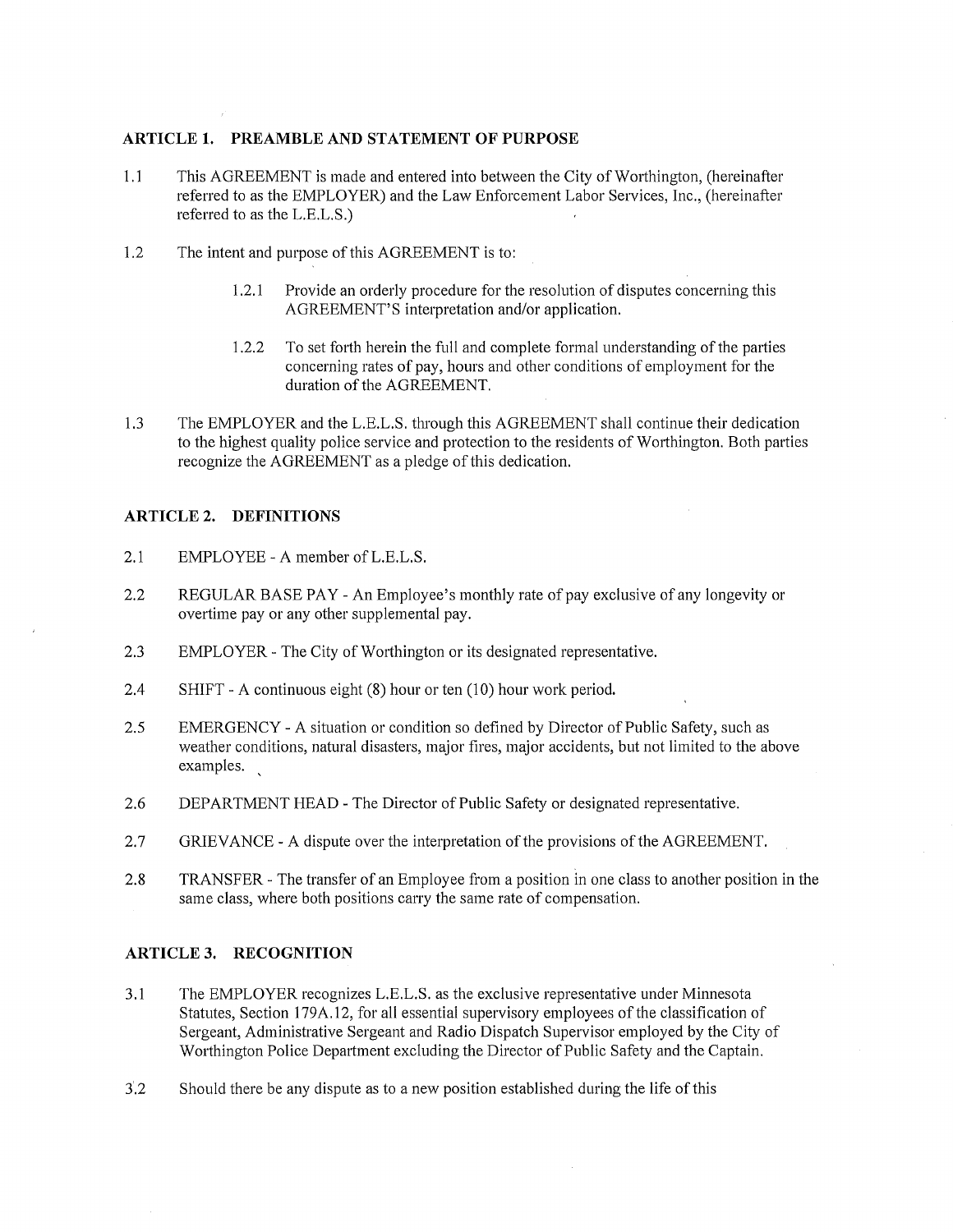AGREEMENT both parties agree to refer such dispute to the State Bureau of Mediation Services for the determination.

#### **ARTICLE 4. L.E.L.S. SECURITY**

- 4.1 L.E.L.S. may designate two (2) Employees from the bargaining unit to act as representatives, who shall have the right to process grievances as necessary during normal working hours without loss of time or pay provided permission has been granted from the representative's supervisor. L.E.L.S. shall inform the EMPLOYER in writing of such choice and of any changes in L.E.L.S. representatives.
- 4.2 The EMPLOYER agrees to cooperate with L.E.L.S. in the deduction ofregular monthly dues, for an Employee who requests in writing to have regular monthly L.E.L.S. dues checked off by payroll deduction. The EMPLOYER agrees to remit such regular monthly dues in a manner to be prescribed by L.E.L.S.
- 4.3 L.E.L.S. agrees to indemnify and hold the EMPLOYER harmless against any and all claims, suits, orders of judgments brought or issued against the EMPLOYER as a result of any action taken or not taken by the EMPLOYER under the provisions of §4.2.
- 4.4 Pursuant to Minn. Stat 626.89 (9), an Employee who is called in for an internal investigation may request that a representative ofL.E.L.S. or attorney of the officer's choice be present during any questioning in those cases where disciplinary action is pending.
- 4.5 Copies of all letters of commendation, complaints and written reprimands that are entered into an Employee's personnel file shall be given to the Employee and said Employee shall be permitted to respond thereto. Such responses shall be attached to and made a part of the personnel file.
- 4.6 The EMPLOYER agrees to make space available on the Employee bulletin board for the posting ofL.E.L.S. notice(s) and announcement(s) and to make space available for meetings of bargaining unit when it does not conflict with the operation of the department.
- 4.7 The EMPLOYER agrees not to enter into any agreement with members of the bargaining unit individually or collectively, or with any other organization which in any way conflicts with the provisions of this AGREEMENT.

#### **ARTICLE 5. EMPLOYER SECURITY**

5.1 Neither L.E.L.S., its officers or agents, nor any Employee covered by this AGREEMENT, will engage in, encourage, sanction, support or suggest any strikes, slowdown, mass resignations, mass absenteeism, the willful absence from one's position, the stoppage of work or the abstinence in whole or part of the full, faithful and proper performance of the duties of employment, for the purpose of inducing, influencing, or coercing a change in the conditions, compensation or the rights, privileges or obligations of employment An Employee who violates any of the provisions of this Article may be discharged or otherwise disciplined as provided by this AGREEMENT.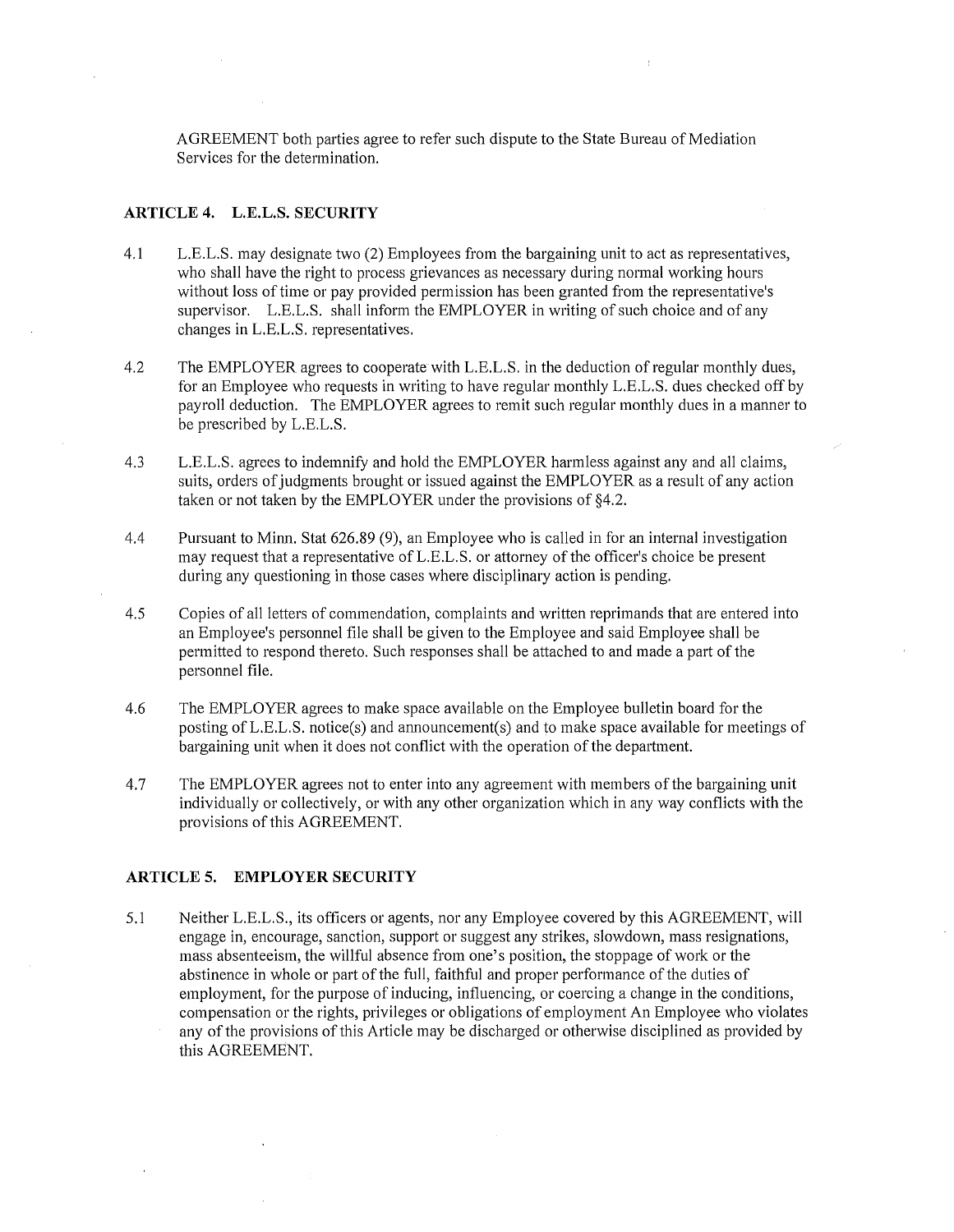## **ARTICLE 6. EMPLOYER AUTHORITY**

- 6.1 L.E.L.S. recognizes the prerogative of the EMPLOYER to operate and manage the affairs of the Police Department in all respects in accordance with existing and future laws and regulations of appropriate authorities including personnel policies and department work rules. The prerogatives and authority which the EMPLOYER has not officially abridged, delegated or modified by this AGREEMENT are retained by the EMPLOYER such as, but not limited to: direct Employees, hire, promote, transfer, assign, retain disciplinary action against Employees, relieve Employees from duties because of lack of work or other legitimate reasons, maintain the efficiency of the government operations; determine the methods, means, job classifications and personnel by which such operations are to be conducted; take whatever actions may be necessary to carry out the missions of the EMPLOYER in situations of emergency; determine reasonable schedules of work and establish the methods and processes by which work is performed.
- 6.2 The EMPLOYER'S non-exercise of any function hereby reserved to it, or its exercising any such function in a particular way shall not be deemed a waiver of its right to exercise such function or preclude the EMPLOYER the express provisions of the AGREEMENT.
- 6.3 The enumeration of the rights and duties of the EMPLOYER in this AGREEMENT shall not be deemed to exclude other inherent management rights and management functions not expressly reserved herein and all management rights and management functions not expressly delegated in this AGREEMENT are reserved to the EMPLOYER.
- 6.4 The EMPLOYER agrees to publish the methods by which promotions shall be made within the department; to publish reasonable work rules and regulations, if any, and to make copies of both available to members of the bargaining unit.

#### **ARTICLE 7. GRIEVANCE PROCEDURE**

- 7.1 All city policies governing the Police Department will be subject to Article 87.
- 7.2 DEFINITION OF A GRIEVANCE A grievance is defined as a dispute or disagreement as to the interpretation or application of the specific terms and conditions of this AGREEMENT.
- 7.3 UNION REPRESENTATIVES The EMPLOYER will recognize representatives designated by the UNION as the grievance representatives of the bargaining unit having the duties and responsibilities established by this Article. The UNION shall notify the EMPLOYER in writing of the names of such UNION representatives and of their successors.
- 7.4 It is recognized and accepted by the UNION and the EMPLOYER the processing of grievances is limited by the job duties and responsibilities of the EMPLOYEES and will therefore be accomplished during normal working hours when consistent with such EMPLOYEES' duties and responsibilities. The aggrieved EMPLOYEE and the UNION REPRESENTATIVE will be released from work, without loss in pay, to investigate a grievance and to attend meetings or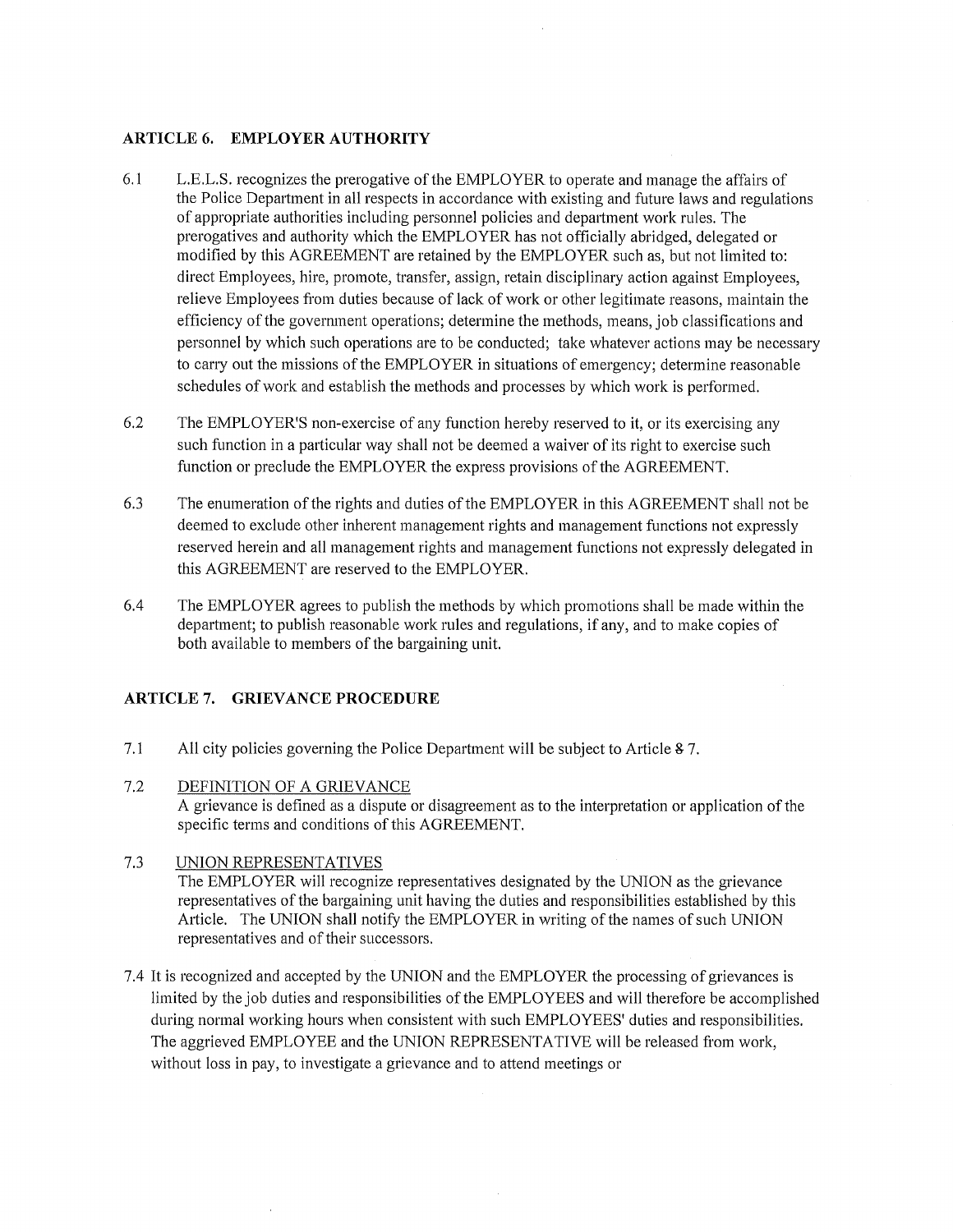hearings pursuant to this Article provided the EMPLOYEE and the UNION REPRESENTATIVE has notified and received the approval of the EMPLOYER who has determined such absence is reasonable and would not be detrimental to the work programs of the EMPLOYER.

#### 7.5 PROCEDURE

Grievances, as defined by Section 7.2, shall be resolved in conformance with the following procedure:

STEP 1 An EMPLOYEE claiming a violation concerning the interpretation or application of this AGREEMENT will, within twenty-one (21) calendar days after such alleged violation has occurred, present such grievance to the EMPLOYEE'S immediate Supervisor. The Supervisor will discuss and give an answer to such Step 1 grievance within ten (10) calendar days after receipt.

> A grievance not resolved in Step 1 and appealed to Step 2 shall be placed in writing setting forth the nature of the grievance, the facts on which it is based, the provision or provisions of the AGREEMENT allegedly violated, and the remedy requested and will be appealed to Step 2 within ten (10) calendar days after the Supervisor's final answer in Step 1. Any grievance not appealed in writing to Step 2 by the UNION within ten (10) calendar days shall be considered waived.

STEP<sub>2</sub> If appealed, the written grievance shall be presented by the UNION and discussed with the Police Chief. The Chief will give the answer to the Step 2 grievance in writing within ten (10) calendar days after receipt.

> A grievance not resolved in Step 2 may be appealed to Step 3 within ten ( 10) calendar days following the Police Chief's Step 2 answer. Any grievance not appealed in writing to Step 3 by the UNION within ten (10) calendar days shall be considered waived.

STEP<sub>3</sub> If appealed, the written grievance shall be presented by the UNION and discussed with the City Administrator. The City Administrator will give the answer to such Step 3 in writing within ten (10) calendar days after receipt of such Step 3 grievance.

> A grievance not resolved in Step 3 may be appealed to Step 4 within ten (10) calendar days following the City Administrator's final answer in Step 3. Any grievance not appealed in writing to Step 4 by the UNION within ten (10) calendar days shall be considered waived.

- STEP 3A. A grievance unresolved in Step 3 may, by mutual agreement of the parties, be submitted to mediation through the Bureau of Mediation Services. A submission to mediation preserves the time lines for filing Step 4.
- STEP4. A grievance unresolved in Step 3 and appealed in Step 4 will be submitted to arbitration subject to the provisions of the Public Employment Labor Relations Act of 1971 as amended. The selection of an arbitrator will be made in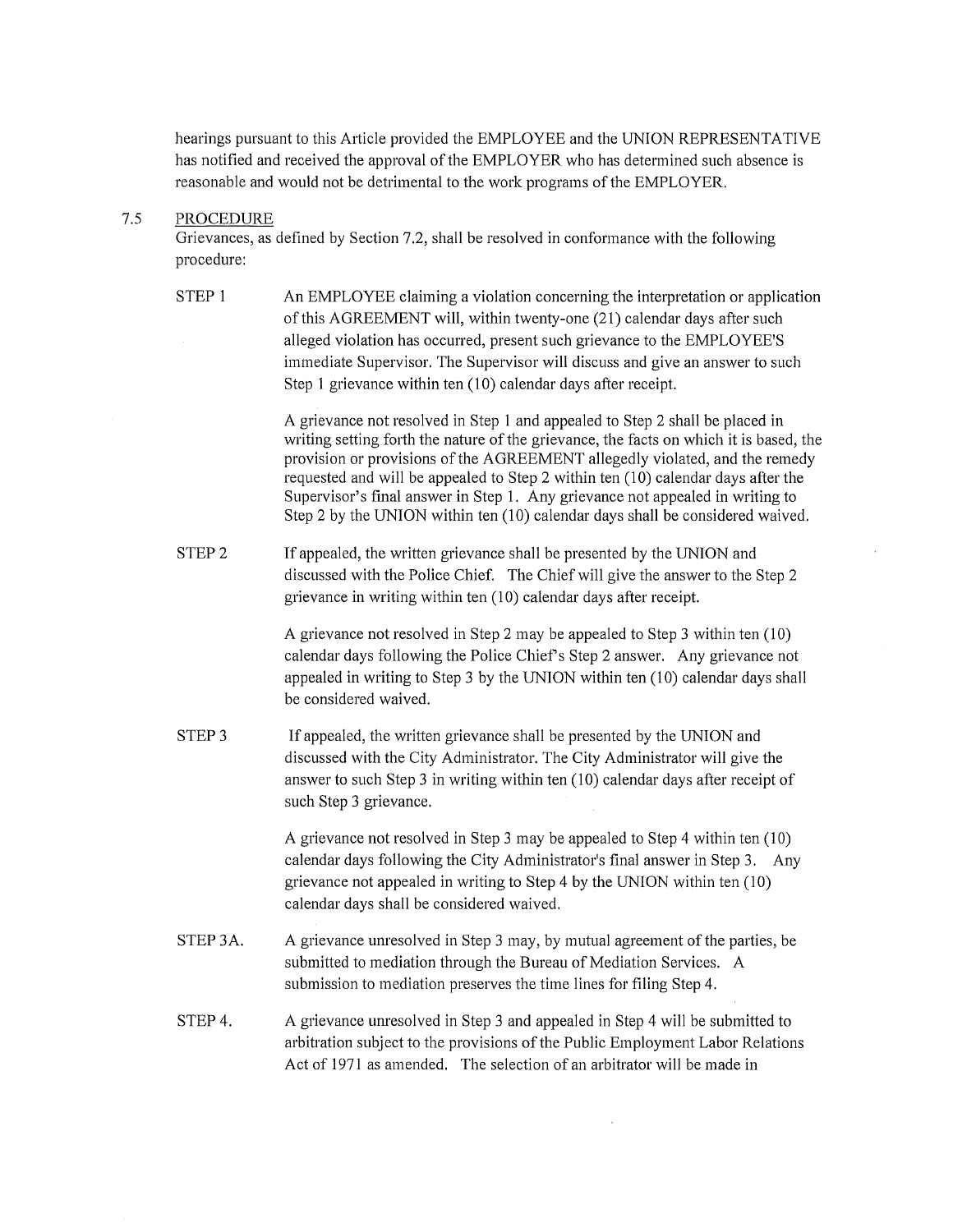accordance with the "Rules Governing the Arbitration of Grievances" as established by the Bureau of Mediation Services.

## 7.6 ARBITRATOR'S AUTHORITY

- A. The arbitrator shall have no right to amend, modify, nullify, ignore, add to or subtract from the terms and conditions of this AGREEMENT. The arbitrator shall consider and decide only the specific issue(s) submitted in writing by the EMPLOYER and the UNION, and will have no authority to make a decision on any other issue not so submitted.
- B. The arbitrator shall be without power to make decisions contrary to, inconsistent with, or modifying or varying in any way the application of laws, rules, or regulations having the force and effect of law. The arbitrator's decision shall be submitted in writing within thirty (30) days following the close of the hearing or the submission of briefs by the parties, whichever be later, unless the parties agree to an extension. The decision will be binding on both the EMPLOYER and the UNION and shall be based solely on the arbitrator's interpretation or application of the express terms of this AGREEMENT and to the facts of the grievance presented.
- C. The fees and expenses for the arbitrator's services and proceedings shall be borne equally by the EMPLOYER and the UNION provided that each party shall be responsible for compensating its own representatives and witnesses. If either party desires a verbatim record of the proceedings, it may cause such a record to be made, providing it pays for the record. If both parties desire a verbatim record of the proceedings the cost shall be shared equally.

# 7.7 WAIVER

If a grievance is not presented within the time limits set forth above, it shall be considered "waived." If a grievance is not appealed to the next step within the specified time limit or any agreed extension thereof, it shall be considered settled on the basis of the EMPLOYER'S last answer. If the EMPLOYER does not answer a grievance or an appeal thereof within the specified time limits, the UNION may elect to treat the grievance as denied at that step and immediately appeal the grievance to the next step. The time limit in each step may be extended by mutual agreement of the EMPLOYER and the UNION.

# **ARTICLE 8. SENIORITY** \

# 8.1 SENIORITY LISTS.

Within thirty (30) days after the signing of this AGREEMENT, the Employer shall establish seniority lists as of the effective date of this AGREEMENT structured by each work classification to include and rank, in order of highest to lowest seniority, all permanent Employees in the bargaining unit.

# 8.2 TYPES OF SENIORITY

There shall be three types of seniority established by the AGREEMENT.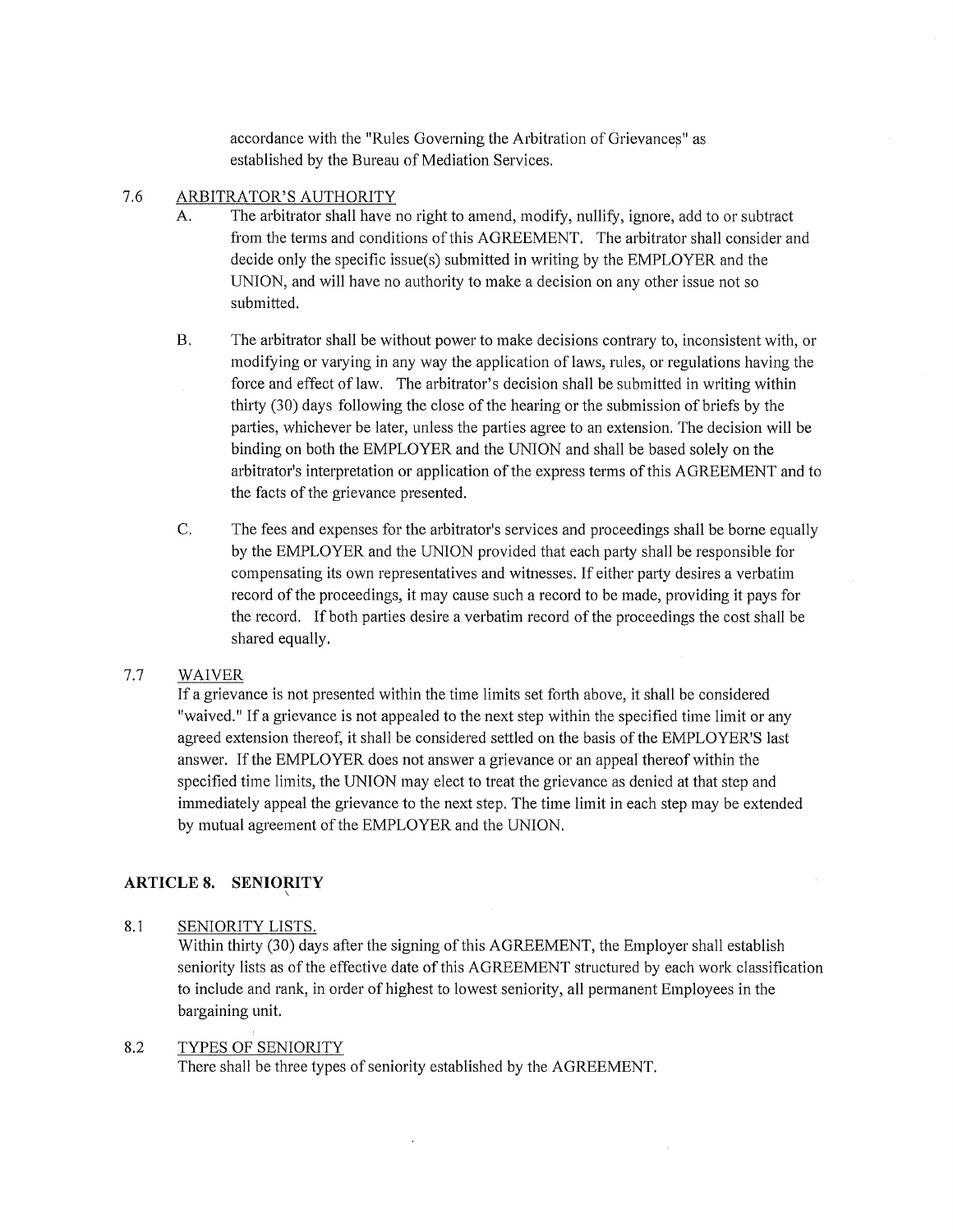- 8.2.1 **Service Seniority,** the total length of continuous service with the City
- 8.2.2 **Department Seniority,** the total length of service within a specific department or division of City service.
- 8.2.3 **Classification Seniority,** the total length of service within a work classification.

## 8.3 BREAKS IN SENIORITY

An Employee's seniority shall be broken by voluntary resignation, layoff (when recall rights under  $\S$  8.7.3 expire), discharge for just cause, or retirement.

8.4 An Employee in the bargaining unit who transfers from another department of the EMPLOYER shall accumulate service seniority from the other depmiment only for the purpose of calculating vacation and sick leave.

## 8.5 PROBATION

- 8.5.1 The initial probationary period shall be one (1) year. During the probationary period, a newly hired or rehired Employee may be discharged at the sole discretion of the EMPLOYER
- 85.2 The probationary period of a promoted position shall be one (1) year. During the probationary period of a promoted Employee, the Employee may be replaced into their previous position at the sole discretion of the EMPLOYER
- 8.6 The more senior Employee within a classification will be given preference with regard to transfer, job classification assigmnents and promotions when the job-relevant qualifications of Employees are equal.

# 8.7 LAYOFF

Except in those instances where the more senior Employee is not qualified to perform remaining work, seniority within the classification shall determine the order of Layoff.

#### 8.7.1 ORDER OF LAYOFF

Layoff shall be by classification seniority within the department in inverse order of classification seniority. However, an Employee about to be laid off shall have the right to bump (displace) an Employee in a lower classification, provided that the Employer determines an Employee who is exercising bumping rights has previously held the position and is adequately qualified to perform the duties of the classification into which an Employee is bumping and a bumping Employee has greater department seniority than an Employee who is to be bumped. Temporary, seasonal, then part-time, Employees will be laid off before full-time Employees in the affected classification.

# 8.7.2 NOTICE OF LAYOFF.

The Employer shall issue written notice of an indefinite layoff at least fifteen (15) calendar days in advance of layoff and will meet and confer with the UNION to attempt to minimize the impact of the layoff on unit members. An indefinite layoff shall be defined as a layoff made for an indeterminate period at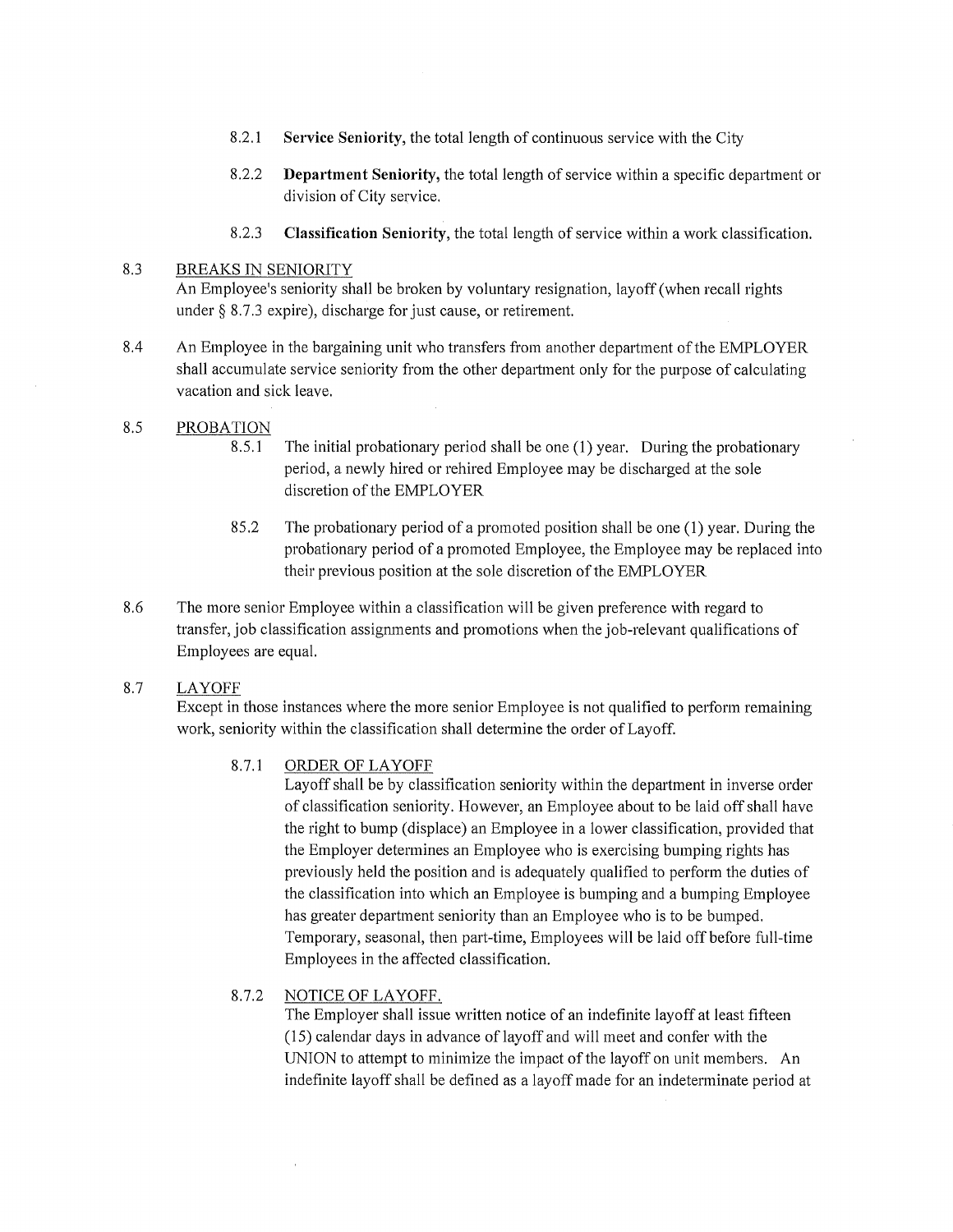the time of notice or any layoff of forty-five (45) or more days. The Employer may layoff an Employee for a definite period of forty-four ( 44) days or less by giving written notice at least seven (7) calendar days in advance to the affected Employee by certified mail/return receipt.

#### 8.7.3 RECALL FROM LAYOFF

Recall from layoff shall be by classification seniority within the department, in inverse order of layoff provided that, if an Employee does not return to work upon recall, as directed by the Employer, or on an extended date mutually acceptable to an Employee and Employer, an Employee shall automatically be considered to have terminated their employment. The Employer shall issue written notice of recall from an indefinite layoff to an affected Employee by certified mail/return receipt, providing at least fifteen (15) calendar days to return to work. Recall notification shall be by mail to an Employee's last known address for an indefinite layoff and shall be contained in the layoff notice for layoffs for a definite period. An Employee's name shall be retained on the recall list for one (1) year, at which time all rights to recall shall terminate.

### 8.7.4 VOLUNTARY LEAVES PRIOR TO LAYOFF.

Prior to laying off an Employee the Employer will offer a voluntary leave of absence to other Employees in the affected classification to prevent the involuntary layoff of an Employee. An Employee on such leave shall continue to accrue seniority as though an Employee was working. The leave shall be for a period not to exceed two (2) years from the effective date of the leave. An Employee on such leave shall be recalled to work pursuant to  $\S$  8.7.3.

8.7.5 The Employer shall not hire a new Employee in a classification where an Employee is laid off with the right for recall.

#### **ARTICLE 9. DISCIPLINE**

- 9.1 The EMPLOYER will discipline an Employee for just cause only. Discipline will be in the form of:
	- a) oral reprimand
	- b) written reprimand
	- c) suspension
	- d) demotion
	- e) discharge
- 9.2 Suspension, demotion and discharges will be in written form.
- 9.3 Written reprimands, to become part of an Employee's personnel file shall be read and acknowledged by signature of the Employee. The Employee and L.E.L.S. will receive a copy of such reprimands and notices of suspension, demotion and discharge.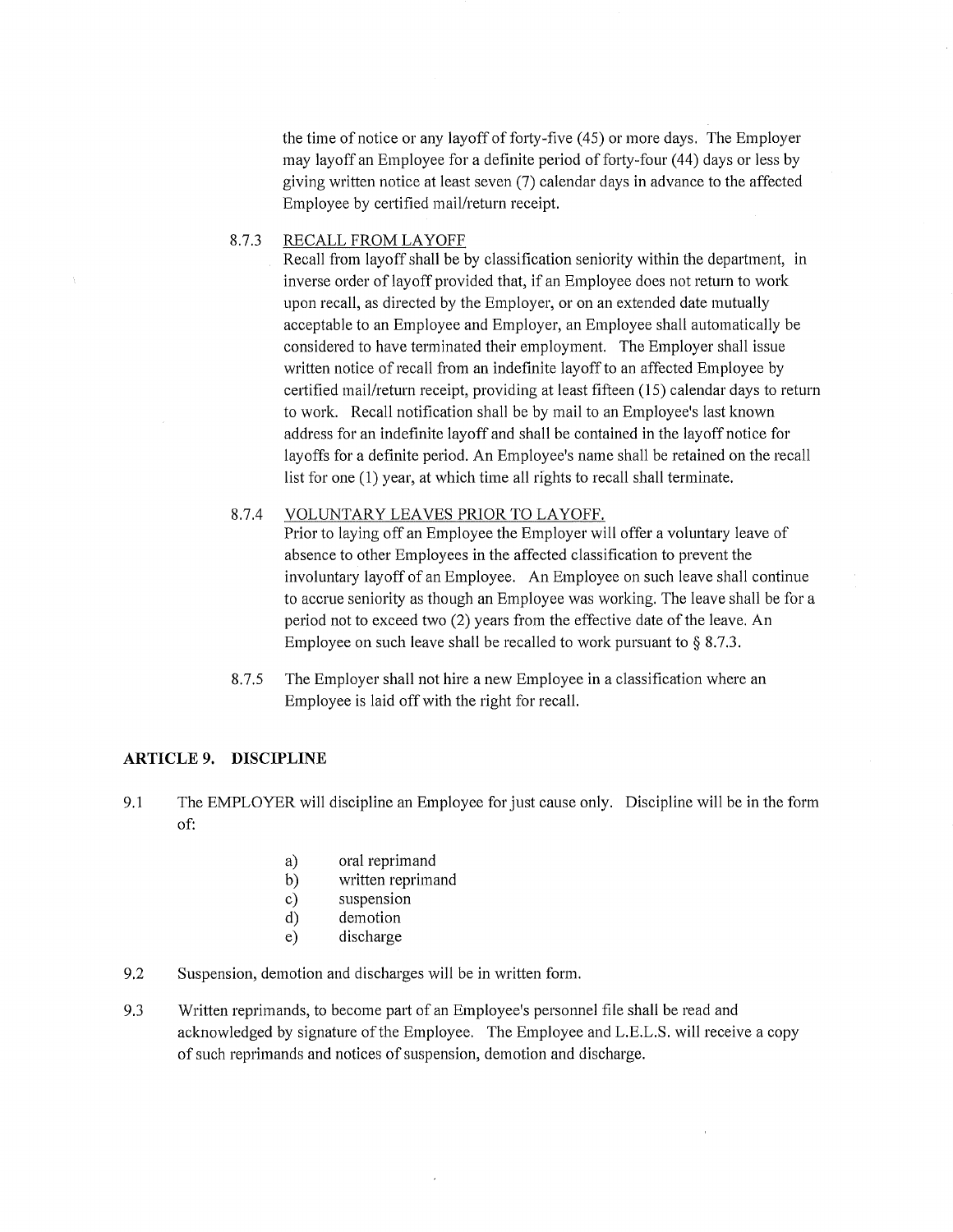- 9.4 An Employee may examine their individual personnel file at reasonable times, under the direct supervision of the EMPLOYER.
- 9.5 Discharges will be preceded by five (5) day suspension without pay. This provision does not apply to Veterans.
- 9.6 Pursuant to Minn. Stat §626.89(9), an Employee will not be questioned concerning an investigation of disciplinary action unless the Employee has been given an opportunity to have an L.E.L.S. representative present at such questioning.
- 9.7 Grievances relating to this Article shall be initiated by L.E.L.S. in Step 2 of the Grievance Procedure under Article 7.

#### **ARTICLE 10. WORK SCHEDULE**

- 10 .1 The sole authority in establishing work schedules is held by the EMPLOYER. The normal work day shall be ten (10) consecutive hours (or as amended in writing by the parties) as designated on the official schedule, and the normal work week shall be an averaged forty (40) hours.
	- 10.1.1 The normal work year is two thousand and eighty (2,080) homs to be accounted for by each full time employee through:
		- A. Hours worked on assigned shifts;
		- B. Holidays; and
		- C. Authorized leave time.
- 10 .2 Service to the public may require the establishment of daily, weekly, seasonal or annual work schedules which departs from the normal work day or normal work week. The EMPLOYER shall, except in the case of emergency, give L.E.L.S. notice and confer with L.E.L.S. concerning such change in the work schedule as far in advance as is reasonably practicable.
- 10.3 The Employer and the Employee are responsible to ensure that the shift schedule throughout the work year equals 2080 hours. After regularly scheduled shifts, which are determined at the beginning of the year, any hours owed to the Employer shall be paid back before the end of the year. Any hours acquired through training must go towards hours owed before being paid out. Hours acquired through overtime shifts or meetings outside of the regularly scheduled 2,080 hour year, are at the Employee's discretion to be applied towards hours owed to the employer. Should the employee leave employment before the year is up, a prorated portion of any hours owed will be paid back to the Employer, from either PTO, Comp Bank, or final paycheck. If the Employee has paid in more than the prorated amount, then the employee is reimbursed on the final paycheck for those hours. After regularly scheduled shifts, any hours owed to the Employee over the 2,080 work year will be deposited in the Employee's Comp Bank by the Employer at the beginning of the year. Should the Employee leave employment before the year is up, they will be required to give back a potiion of hours deposited which will be prorated from either PTO, Comp Bank, or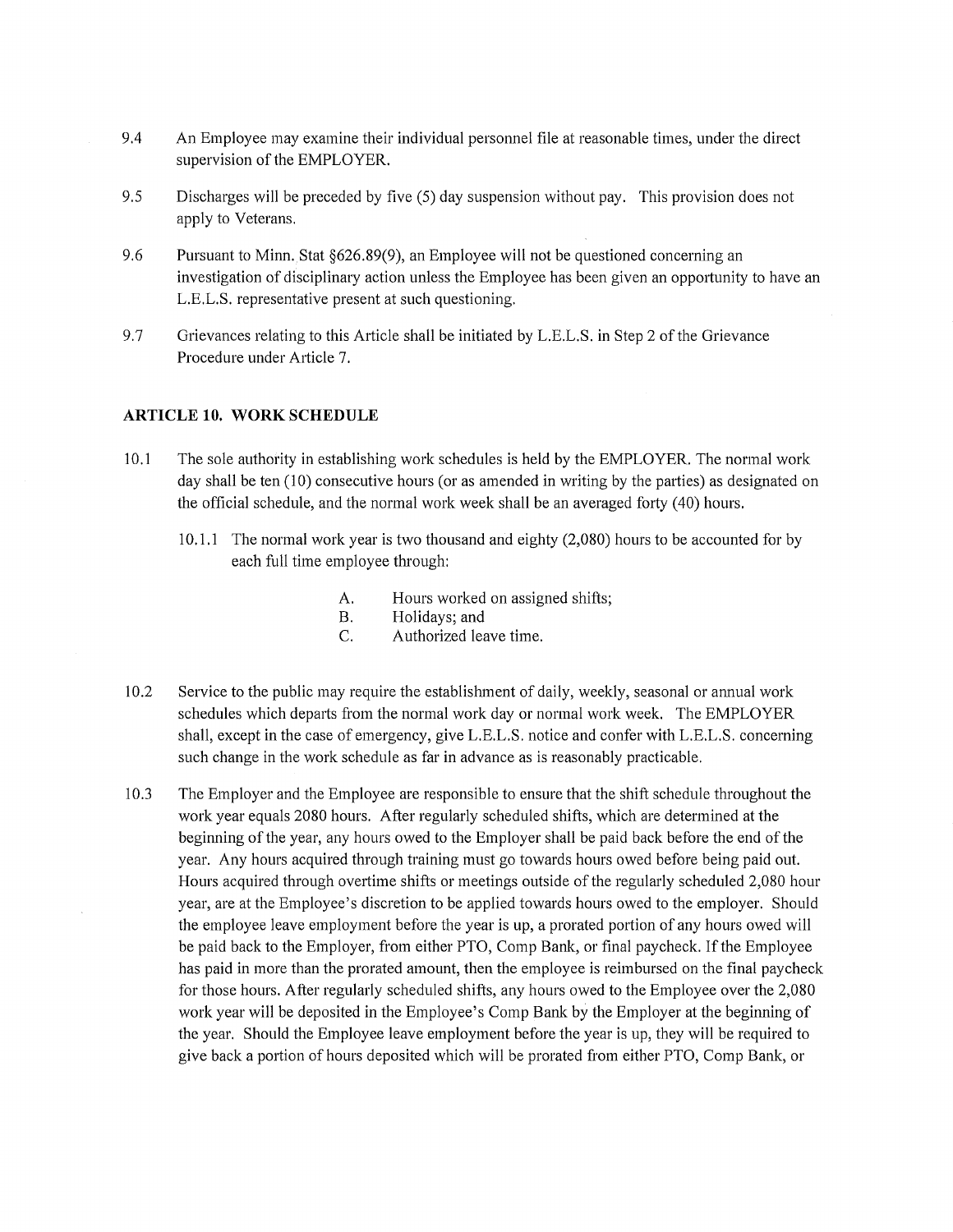final paycheck. Employee hours will be determined from the beginning of the year to employee end date. The hours will be calculated off the base of a 2,080 hour work year.

10.4 Nothing contained in this or any other article shall be interpreted to be a guarantee of minimum or maximum number of hours the EMPLOYER may assign an Employee.

#### 10.5 OUTSIDE EMPLOYMENT

A full-time Employee may not be employed in another job outside of the Worthington Police Department without prior approval of the City. Such approval may be subsequently withdrawn at the sole discretion of the City. The City's approval or non-approval of outside employment shall be based on such factors as safety, performance, conflict of interest, or potential conflict of interest. These factors are illustrative only, and are not all inclusive.

## 10.6 BREAKS

All employees shall receive two (2) fifteen (15) minute breaks per day in addition to reasonable time for a lunch break subject to interruption if work necessitates.

#### **ARTICLE 11. VACATION, SICK LEA VE, EXTENDED SICK LEAVE**

#### 11.1 ACCRUAL

Vacation will be accrued according to the attached schedule: Vacation Accrual Schedule

| <b>Years Completed</b> | Vacation Hours Accrued Annually |
|------------------------|---------------------------------|
| $1 - 3$                | 80                              |
| $4 - 5$                | 88                              |
| 6                      | 96                              |
| 7                      | 104                             |
| 8                      | 112                             |
| 9                      | 120                             |
| 10                     | 128                             |
| $11 - 12$              | 136                             |
| $13 - 14$              | 144                             |
| $15 - 16$              | 152                             |
| $17 - 18$              | 160                             |
| 19                     | 168                             |
| $20 - 22$              | 176                             |
| $23 - 24$              | 184                             |
| 25 plus                | 200                             |

#### 11.2 **SICK** LEA VE

Eligible employees will be provided with forty-eight ( 48) hours of Sick Leave each January to be used throughout the calendar year. Unused Sick Leave hours remaining as of December 31 will be converted into Vacation hours the following January. Employees beginning employment after January 1 shall be provided with pro-rated Sick Leave. Employees terminating employment prior to December 31 shall return/refund a pro-rated portion of used Sick Leave that is owed to the employer or received a pro-rated portion of unused Sick Leave that is owed to the employee.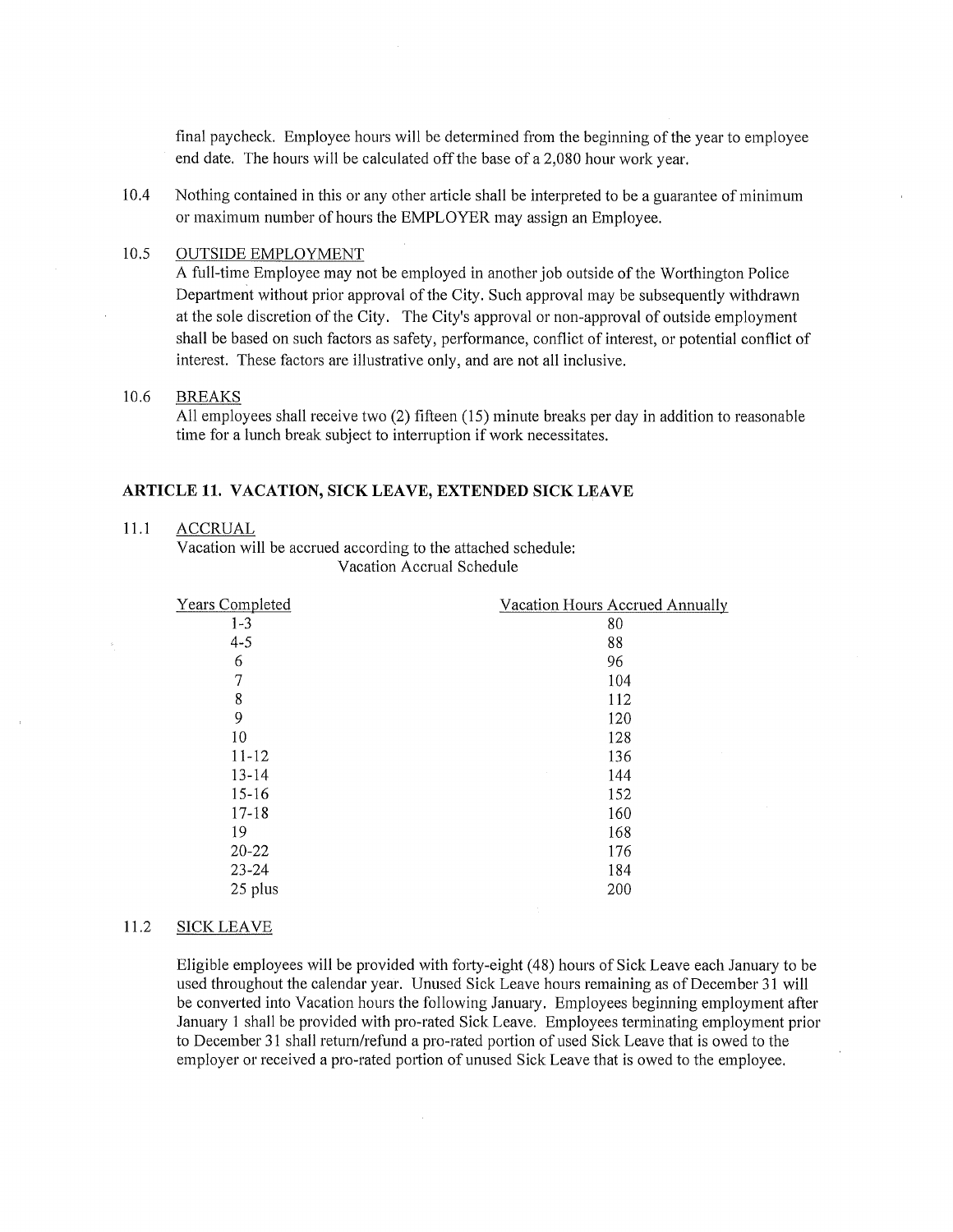### 11.3 EXTENDED SICK LEA VE (ESL)

All Employees regardless of length of service will accrue ESL at the rate of six (6) hours per month. The purpose of ESL is to provide income security for the Employee in the event of an extended illness. Employees may accrue up to nine hundred (900) hours of ESL.

### 11.4 USE OF SICK LEA VE AND EXTENDED SICK LEA VE

For the first forty-eight (48) hours of sickness/illness per calendar year the Employee shall use Sick Leave. After exhausting their Sick Leave the employee shall be eligible to use ESL. The only exception shall be in the case of Worker's Compensation related illness/injury where the employee may choose to have the time off come immediately out of ESL.

## 11.5 MANDATORY VACATION USE AND MAXIMUM ACCRUAL ALLOWED

By the conversion date each year (first Friday in December that is a payday), Employees must have used a minimum of 50% of their annually accrued Vacation hours in order to elect using the various conversion options. If an Employee uses less than 50% of their annually accrued Vacation hours, they may carry over the unused hours. However, at December  $31<sup>st</sup>$  of each year an Employee's Vacation balance may not exceed 400 hours. Any hours exceeding the 400 hour ceiling will be lost and the balance will be adjusted to comply with the maximum allowable Vacation balance.

## 11.6 ANNUAL CONVERSION OPTIONS/IMPLEMENTATION OF CONVERSION

Employees will each year, after meeting the 50% usage of annual Vacation accrual requirement, have the option to convert any portion of their remaining Vacation balance into other options of equal monetary value to their hourly rate. Conversions will take place in December of each year and may take any of the following forms (conversion payouts, etc., will correspond with the second payroll in December):

• Cash

- Deferred Compensation (subject to IRS limitations)
- Used to offset subsequent year's health insurance premiums (employee's portion), dental insurance, and other benefits per City policy
- Convert Vacation hour for hour into Extended Sick Leave (ESL)
- Health Savings Account (HSA) for those employees enrolled in the HSA Compatible insurance option (subject to IRS limitations)

# 11.7 EXTENDED SICK LEA VE AND VACATION CONVERSION PRIVILEGES AT RETIREMENT

Upon retiring to a PERA pension Employees will be eligible to convert one-third (1/3) of their ESL and 100% of remaining Vacation into (subject to IRS regulations):

• To a Minnesota State Health Care Savings Plan consistent with the employees employment group

#### **ARTICLE 12. FUNERAL LEAVE**

12.1 Leave of absence without loss of regular pay, not to exceed three (3) workdays will be allowed for the purpose of attending the funeral and taking care of any affairs relating to the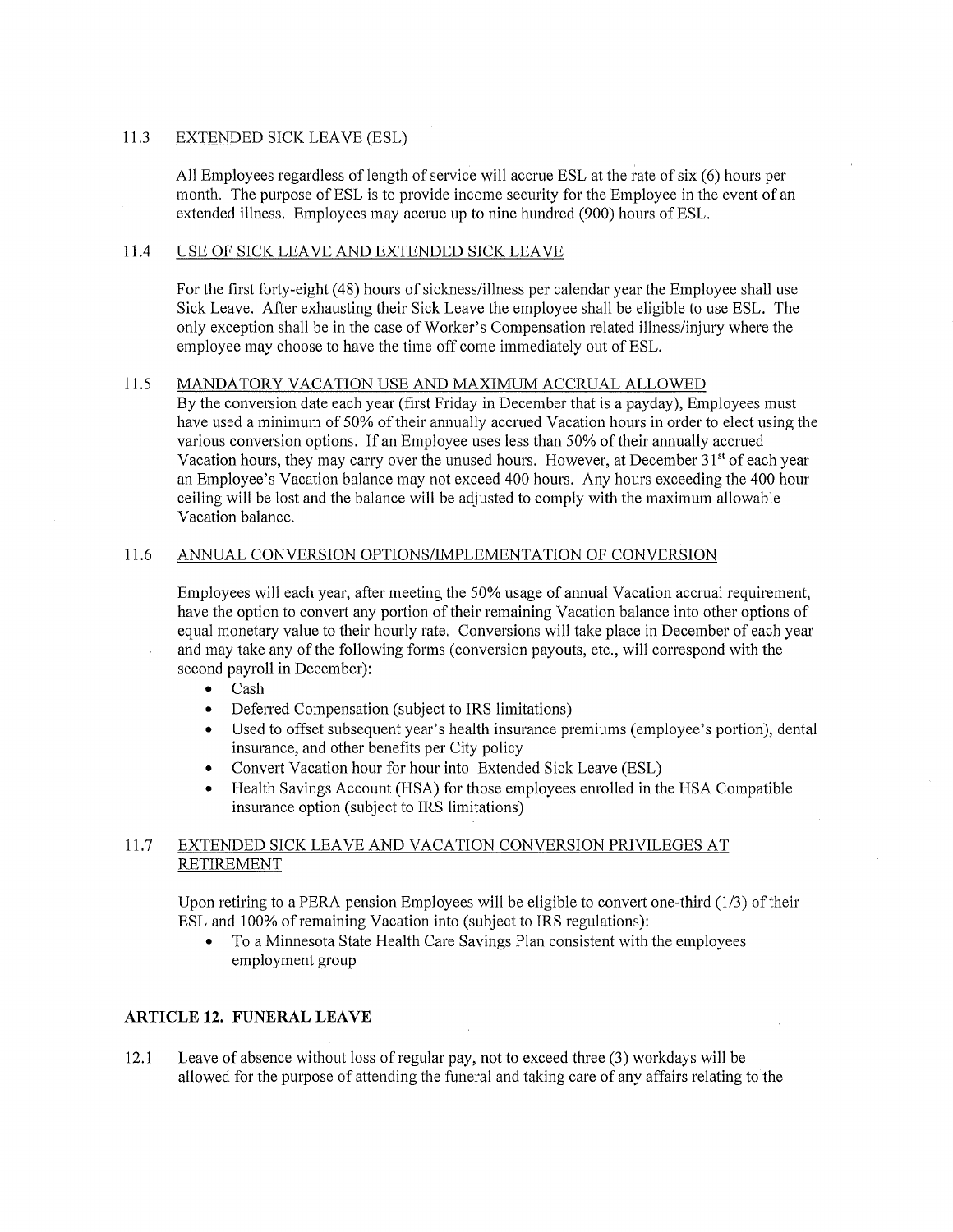funeral when death occurs in the immediate family of a regular or probationary Employee. For the application of this rule, the immediate family includes the following only: husband, wife, son, daughter, father, mother, sister, brother, father-in-law, mother-in-law, son-in-law, daughter-inlaw, Employee's legal guardian, or member of the Employee's household.

12.2 Leave of absence without loss of regular pay up to (1) work day will be allowed to attend the funeral of a regular or probationary Employee's or spouse's grandmother, grandfather, sister-inlaw, brother-in-law, aunt, uncle and grandchild. In the case of a grandparent's or grandchild's death, If the family member's memorial service will take place more than 100 miles distant from the City of Worthington, up to (2) work days of Funeral Leave will be granted. In the event a longer time of absence is required on the part of an Employee, Vacation may be used for the additional time off.

#### **ARTICLE 13. HOLIDAY LEAVE**

- 13. 1 An Employee shall receive eighty (80) hours of paid holiday leave per year. Such holiday leave shall accrue as the holiday occurs.
- 13.2 An Employee shall be granted ten (10) paid holidays:

| New Year's Day         | January 1                   |
|------------------------|-----------------------------|
| Martin Luther King Day | Third Monday in January     |
| President's Day        | Third Monday in February    |
| Memorial Day           | Last Monday in May          |
| Independence Day       | July 4                      |
| Labor Day              | First Monday in September   |
| Veteran's Day          | November 11                 |
| Thanksgiving Day       | Fourth Thursday in November |
| Christmas Day          | December 25                 |

One floating Holiday (to be designated by an Employee and approved by supervisor); will be paid for a full scheduled work shift.

13.2.l Except as provided in§ 13.2.2, holidays will be observed in accordance with City Policy.

13.2.2 For purposes of Holiday Premium pay in§ 13.3, all holidays shall be observed on the actual holiday.

- 13.3 An Employee required to work on any of the designated holidays listed in§ 13.2 will be compensated for hours worked on these holidays at the rate of two and one-half (2 ½) times the regular rate of pay for all hours worked on a holiday, including anything over the scheduled shift.
	- 13 .3. 1 Employees who work Easter Sunday will be paid two and one-half (2 1/2) times their hourly rate for any hours they work. Employees, who do not work Easter, do not receive any holiday pay.
- 13 .4 When a holiday falls on an Employee's day off, an Employee shall work their regularly scheduled work and be compensated in lieu of the holiday, with an additional day or shift off, however, if impossible to give an Employee an additional day or shift off, an Employee shall receive the equivalent of a day or shift straight time pay for this holiday.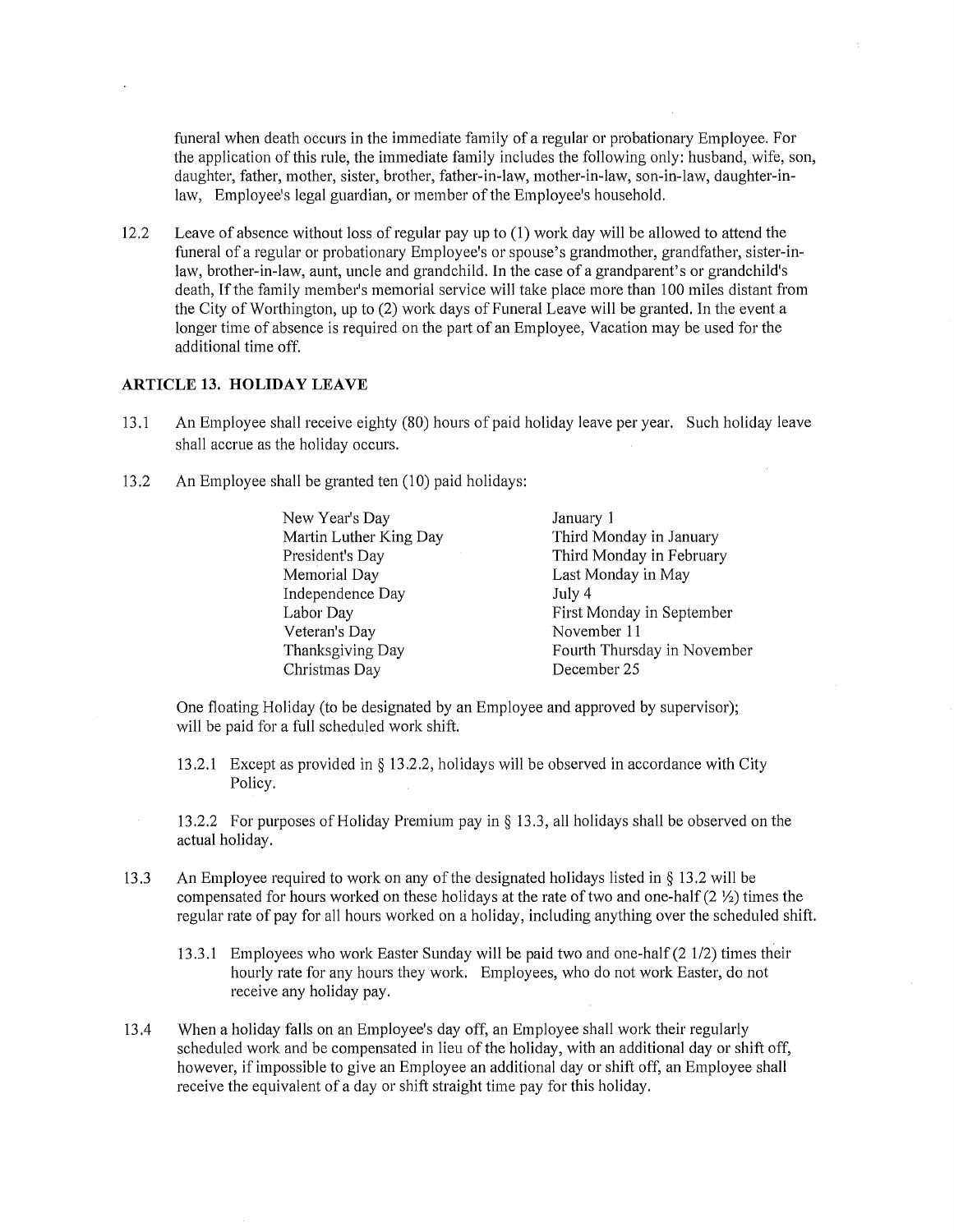13.5 When a holiday falls on an Employee's vacation period, an Employee shall be compensated in lieu of the holiday, an additional day or shift off, however, if impossible to give an Employee an additional day or shift off, an Employee shall receive the equivalent of a day or shift straight time pay for this holiday.

#### **ARTICLE 14. OVERTIME AND COMPENSATORY TIME OFF**

- 14.1 An Employee shall not work in excess of forty (40) hours per week unless the Director of Public Safety, Captain or Sergeant approves such overtime. The only exception to this rule shall be in the case of emergencies occurring after hours, in which case such overtime shall be reported to the Director of Public Safety, Captain or Sergeant the following day.
- 14.2 An Employee shall be compensated at one and one-half (1 ½) times their regular base rate of pay for hours worked in excess of their regularly scheduled shift. Changes in shifts do not qualify for overtime under this Article. An Employee in the juvenile office and detective positions may, at their option, choose compensatory time off at the overtime rate, provided that the time off will be scheduled with the prior approval of the Director.
- 14.3 Overtime will be distributed as equally as practicable. Overtime refused by an Employee will, for record purposes, be considered as unpaid overtime worked.
- 14.4 For the purposes of computing compensation, overtime hours worked shall not be pyramided, compounded, or paid twice for the same hours worked.
- 14.5 An Employee has the obligation to work overtime on call backs if requested by the EMPLOYER unless unusual circumstances prevent an Employee from so working.
- 14.6 In lieu of pay or work in excess of 40 hours an employee may choose to accumulate compensatory time up to sixty (60) hours. All compensatory time not used prior to the last full pay period of the year will be converted to pay. Usage of compensatory time will be at the discretion of the Public Safety Director or his/her designee.
- 14.7 Accrual of compensatory time will be at the rate prescribed by contract.

#### **ARTICLE 15. CALL BACK PAY**

15.1 An Employee called to work outside their regularly scheduled work shift shall be paid for not less than two (2) hours at one and one-half  $(1 \frac{1}{2})$  times their base rate of pay. Reporting early for a shift or an extension of a shift shall not qualify for this minimum.

#### **ARTICLE 16. COURT PAY**

16.1 An Employee required to testify or appear in court during off-duty hours shall receive a minimum of two (2) hours pay at time and one-half  $(1 \frac{1}{2})$  their base rate of pay. An Employee shall receive two (2) hours of court pay at time and one-half  $(1 \frac{1}{2})$  their base rate of pay if not notified of court cancellation by 4:30 p.m. on the prior business day. Reporting early for a shift or an extension of a shift for court duty does not qualify for this minimum.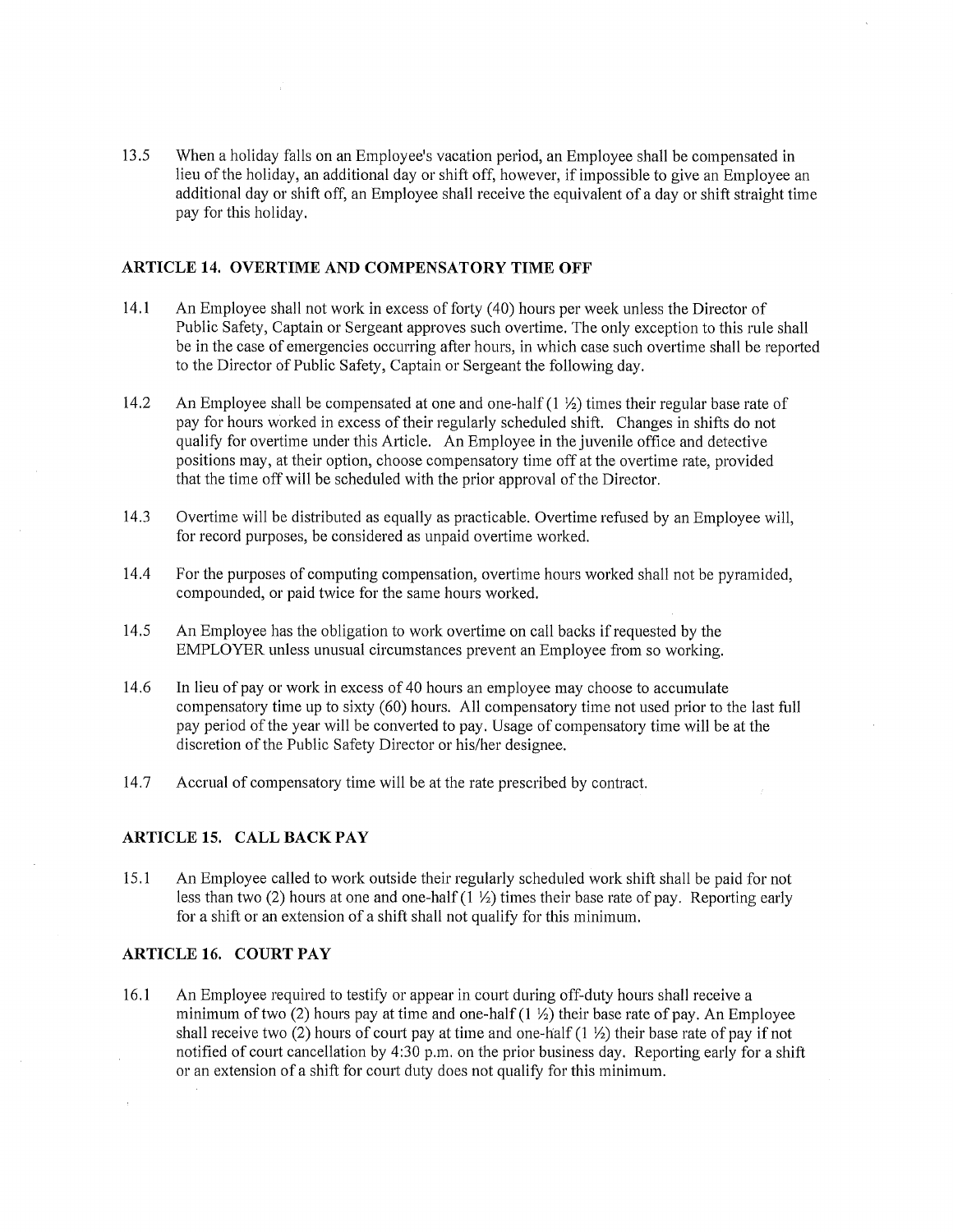#### **ARTICLE 17. TRAINING AND QUALIFICATION TIME**

17 .1 An Employee required to carry a firearm will be paid at the applicable training time rate for all range qualification time, when such qualification is not a part of their regularly scheduled shift Training time is not construed to mean off duty practice or remedial qualification which will be done on their own time.

### 17.2 TRAINING

17.2.l The EMPLOYER shall be responsible for all training required by P.O.S.T. Board.

 $\overline{1}$ 

- 17 .2.2 The EMPLOYER shall pay an Employee for all time spent in such training at the applicable rate.
- 17.2.3 The EMPLOYER shall reimburse an Employee for all reasonable costs incurred in Obtaining training, including but not limited to, mileage, meals, lodging, and for license fees. All off duty hours of attendance by an Employee at schools, training sessions, classes, and seminars shall be compensated at their straight time hourly rate pay, including but not limited to, training time required to maintain certification as a licensed police officer. School and training which lasts in excess of eight (8) hours per day needs to be approved in advance by the EMPLOYER for any additional time over and above compensated eight (8) hours. Reasonable travel time from Worthington to the location of the school or training is exempted from this clause. Reasonable travel time from the location of the school or training returning to Worthington is exempted from this clause.
- 17.2.4 An Employee authorized by the EMPLOYER to travel outside of the city limits on any police or city business, other than for training or school purpose, shall be paid at the applicable rate as set out under Article 15, the EMPLOYER reserves the right to pay at this applicable rate in lieu of time-off.
- 17.3 Employees who provide training will receive 1 hour of compensatory time or one hour of straight time pay for each shift where they train a new employee.

#### **ARTICLE 18. LONGEVITY PAY**

- 18.1 An eligible Employee shall receive a longevity payment of (\$0.20) per hour after completion of five (5) years of continuous service.
- 18.2 An eligible Employee shall receive a longevity payment of (\$0.30) per hour after the completion of ten (10) years of continuous service.
- 18.3 An eligible Employee shall receive a longevity payment of (\$0.40) per hour after the completion of fifteen ( 15) years of continuous service.
- 18.4 An eligible Employee shall receive a longevity payment of (\$0.50) per hour after the completion of twenty (20) years of continuous service.
- 18.5 An eligible Employee shall receive a longevity payment of (\$0.60) per hour after the completion of twenty-five (25) years of continuous service.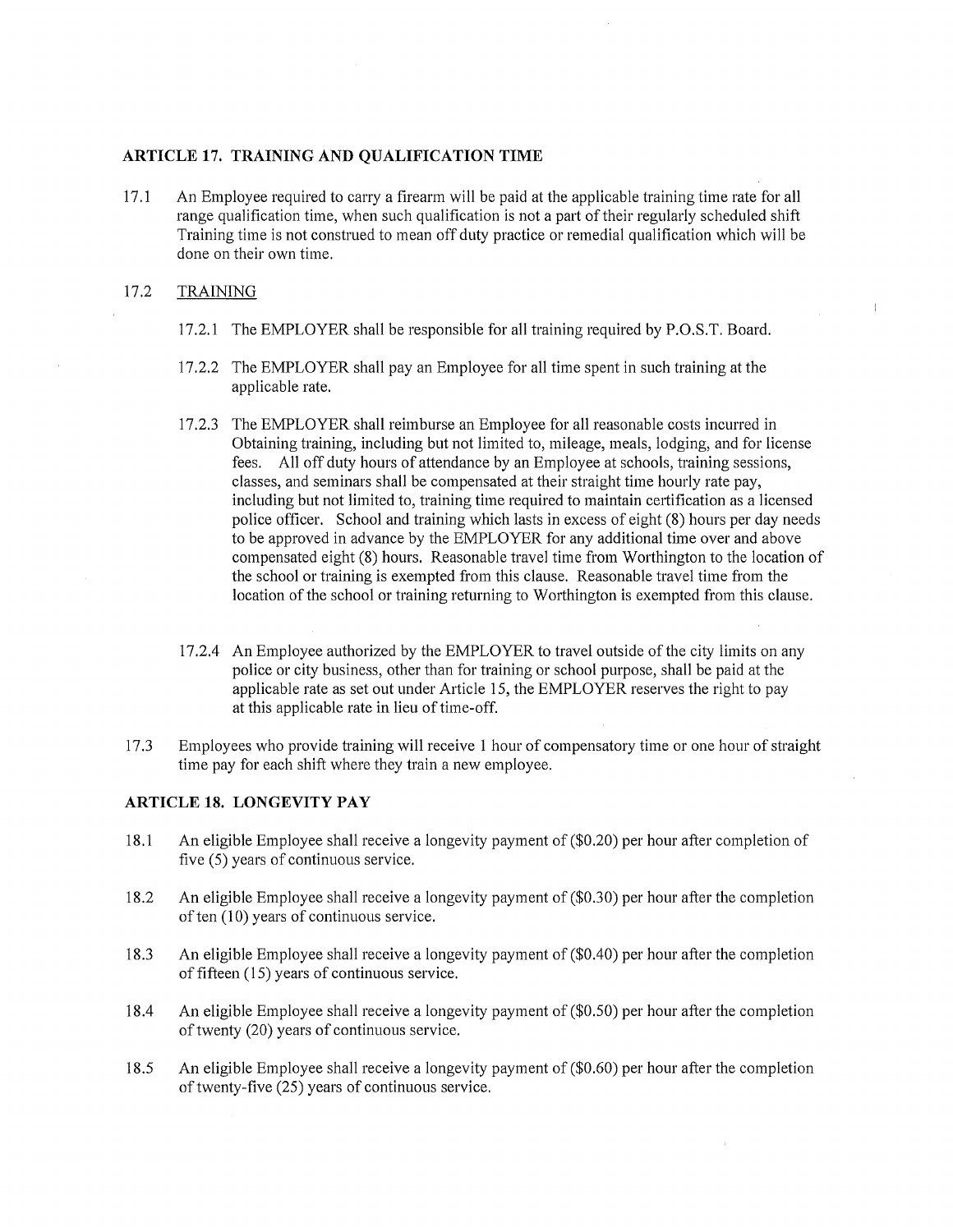### **ARTICLE 19. SHIFT DIFFERENTIAL**

19.1 All Employees working rotating shifts shall receive (\$.26) per hour shift differential pay. A rotating shift is generally defined as an eight (8) hour shift that requires an employee to work later than 11 :00 p.m. and prior to 6:00 a.m. and weekends on a rotating schedule.

## **ARTICLE 20. INSURANCE**

- 20.1 The employer will provide a health and medical care insurance program to all eligible employees. Any aggregate reduction in levels of benefits will be negotiated with the Union. Nothing in the below listed policies shall affect the Pension and/or Retirement Plans of the Public Employees Retirement Association (Police and Fire Fund) laws as established heretofore.
- 20.2 Choice of the health care plan level selected will remain with the individual employee. Employees may choose from among the variety of plans made available by the Employer. The employee will be responsible for the corresponding amount of the remaining premium for the plan they have chosen. All new hires shall participate fully in the Health Care plan. The employee may however "opt out," if they can demonstrate they are covered by another suitable alternative insurance health care plan.
- 20.3 **Family Base Coverage-** For 2022 the employer shall contribute 70% of the Advantage Plan, 75% of the Value Plan and 80% of the Health Savings Account Plan according to the Public Employees Insurance Program.

The employer shall provide \$1,500 annually for those Employees who choose the Health Savings Account plan.

20.4 **Employee+ 1 Coverage** - For 2022 the employer shall contribute 70% of the Advantage Plan, 75% of the Value Plan and 80% of the Health Savings Account Plan according to the Public Employees Insurance Program.

The employer shall provide \$1,500 annually for those Employees who choose the Health Savings Account plan.

20.5 **Single Coverage** - For 2022 the employer shall contribute 80% of the Advantage Plan, 90% of the Value Plan and I 00% of the Health Savings Account Plan according to the Public Employees Insurance Program.

The employer shall provide \$750 annually for those employees who choose the Health Savings Account plan.

- 20.6 **Long Term Disability** insurance benefits: The employer shall pay the full cost of the long-term disability plan.
- 20.6 **Fitness membership** reimbursement plan: The employer will pay for fitness membership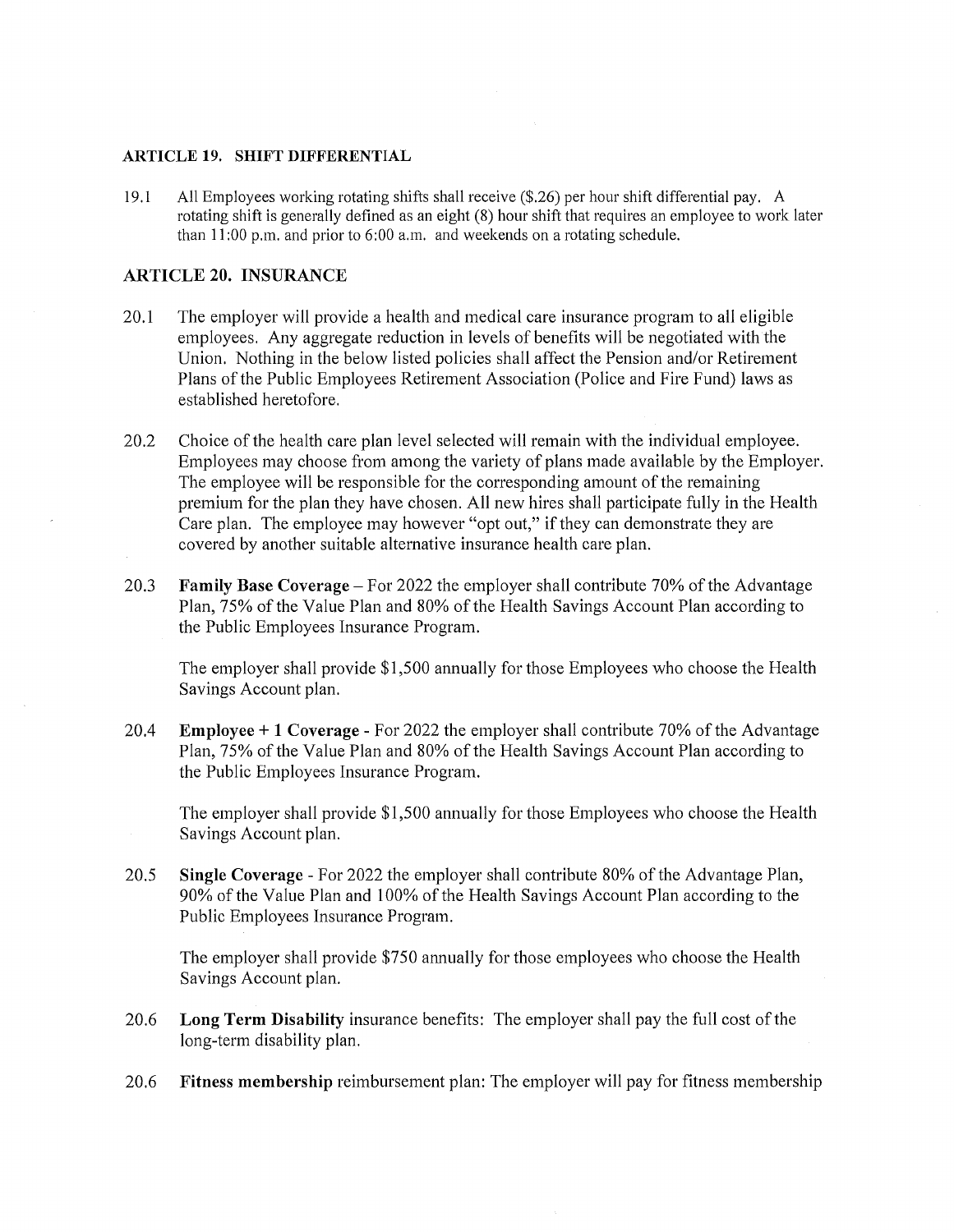in accordance with the guidelines attached as Appendix B.

20.7 **A retiring employee** may opt to remain on the employer's health insurance policy to the extent the insurance carrier agrees to provide such coverage. Retiree is responsible for the full premium costs of the applicable policy.

## **ARTICLE 21. CLOTHING ALLOWANCE**

- 21.1 The EMPLOYER shall provide an Employee, not including plain clothes officers, with all uniforms and equipment required for their jobs. The EMPLOYER will replace uniforms and equipment as needed.
- 21.2 Any personal equipment damaged or destroyed during the execution of an Employee's regular duties shall be repaired or replaced, as necessary, by the EMPLOYER, such as glasses, watches, etc.
- 21.3 Boots: Each Patrol Officer will accrue \$125.00 on January 1 of each year. These funds will be placed into a uniform bank with a maximum limit of \$375.00. No portion of this bank will be paid out upon separation.
	- A. All boots and shoes must be all black, leather with black laces.
	- B. All boots and shoes needing replacement will be based' on the officer's discretion.
	- C. Each Patrol Sergeant will be responsible for selecting and purchasing the boot of their choice which meets departmental standards. The Patrol Sergeant will then be reimbursed from their uniform bank for the amount listed on the receipt. The Patrol Sergeant will be responsible for any amount beyond the funding available in their uniform bank.
- 21.4 Non-uniformed supervisors shall receive \$0 .4 7 /hr. for purchase of footwear and non-uniform work clothing.

# **ARTICLE 22. PERFORMANCE-BASED (MERIT) PAY**

- 22.1 Effective January **1,** 2012 all LELS Local #274 positions will transition to the performance-based (merit) pay system as administered under the City of Worthington/Worthington Public Utilities Compensation Administration Guidelines.
- 22.2 All employees will receive annual written performance appraisals on their individual employment anniversary dates. Satisfactory performance (a composite average score of 3.0 of higher) is required to qualify for any adjustment to salary. Performance appraisals are not grievable.
- 22.3 All employees are subject strictly to the performance-based (merit) provisions of the City of Worthington Performance Compensation Plan guidelines. The performance-based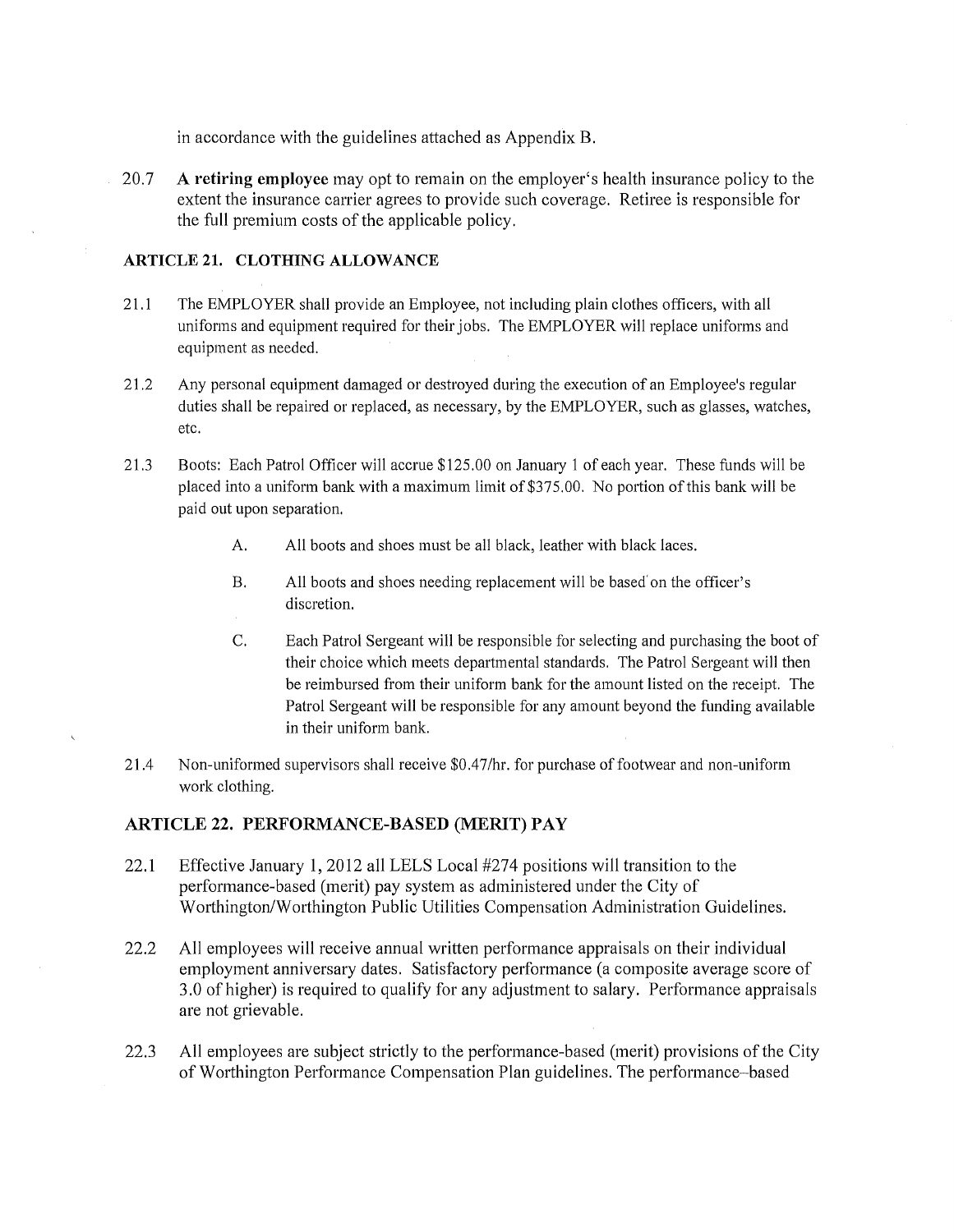(merit) system replaces the previous step system.

22.4 The City of Worthington/Worthington Public Utilities Compensation Administration Guidelines are not part of this agreement and are subject to change at any time through City Council and/or Water and Light commission action. Should the Council take action to modify or eliminate the merit pay system; parties agree to re-open negotiations surrounding the change to the merit pay matrix.

## **ARTICLE 23. INJURY ON DUTY**

- 23.1 Employees injured in the line off duty will use their Vacation, Sick Leave or Extended Sick for the first three (3) days of an injury. An employee subsequently receiving a worker's compensation payment for those three days shall, upon remittance of worker's compensation payment to the City, be entitled to a re-instatement of the three days utilized. It shall be the obligation of the employee to provide the City with all worker's compensation payments within five (5) working days of receipt of the payment.
- 23.2 The Employer will pay the difference between the employee's regular pay and Worker's Compensation insurance payments for a period not to exceed ninety (90) working days per injury, not charged to the employee's vacation, sick leave or other accumulated paid benefits, after the three (3) working day initial waiting period per injury.
- 23 .3 After ninety (90) days, the portion paid by the Employer shall be charged against the accumulated ESLB, Sick Leave and then accumulated Vacation leave of the employee.

# **ARTICLE 24. COMPENSATION SCHEDULE**

## 24.1 COMPENSATION.

Compensation for an Employee represented by the L.E.L.S. shall be set forth in Appendix "A" attached hereto and made a part hereof.

24.2 For the purpose of computing salaries for a period of less than one month, the annual rate shall be divided by 2,080 hours and the result be multiplied by the actual hours worked.

#### 24.3 TRAVEL REIMBURSEMENT. 24.3.1 Mileage for use of a personal car shall be reimbursed at applicable city rate.

243.2 In the event an Employee travels outside the city from early morning to 6:00 p.m. or later to attend training or a job required duty, the EMPLOYER shall pay an Employee a per diem for meals at the applicable rate. An Employee gone a partial day will be reimbursed the applicable meal allowance.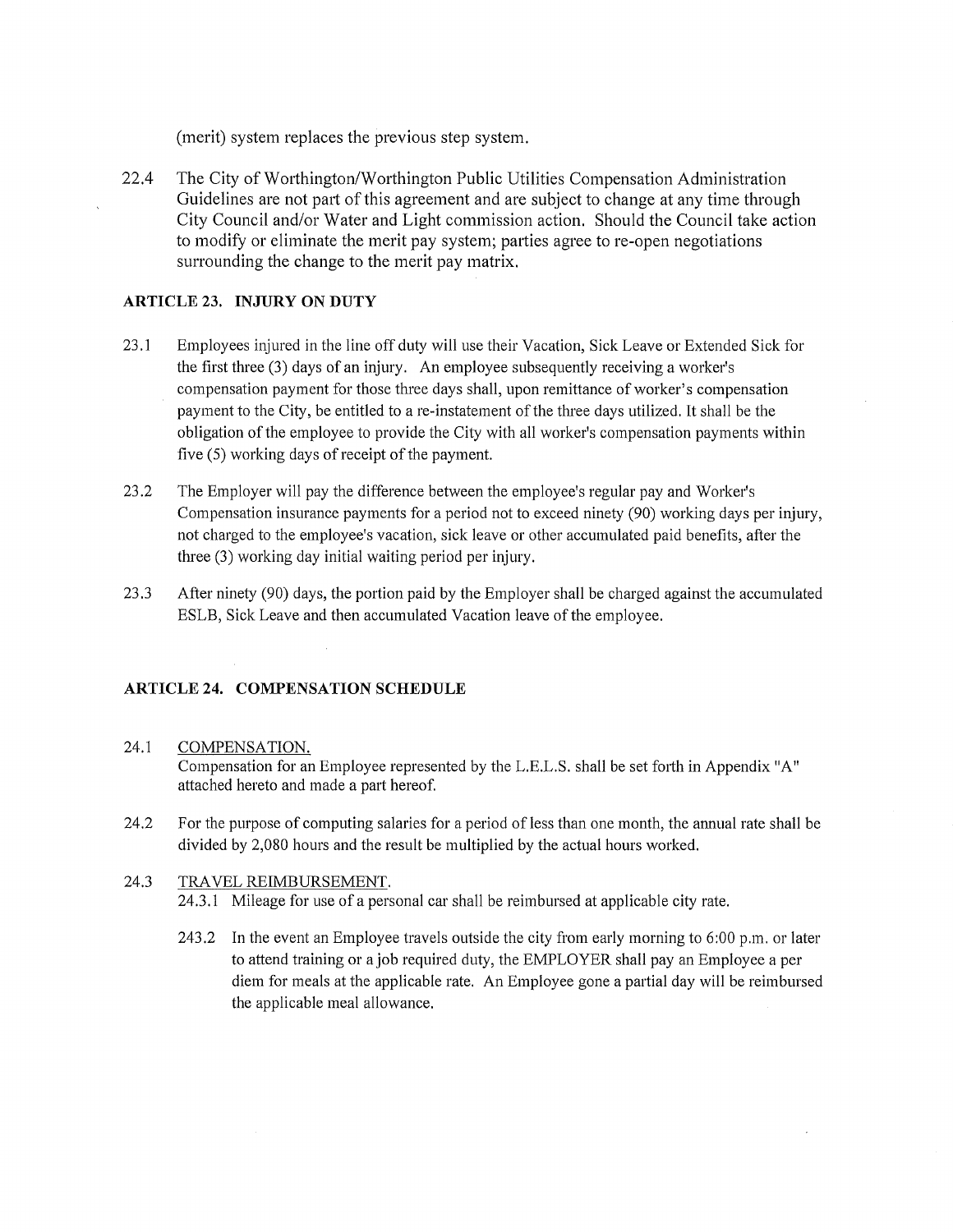#### **ARTICLE 25 CANINE OFFICER**

#### 251 DOG CARE

Canine Officer(s) shall be compensated for one (1) hour per day of dog care either through:

1) on-duty time, or; 2) additional duty time at the overtime rate of pay.

#### 25.2 PATROL CAR.

The City will provide the Canine Officer(s) with a patrol car to be used primarily for canine activities.

# **ARTICLE 26. WAIVER**

- 26.1 Any and all prior agreements, resolutions, practices, policies, rules and regulations regarding terms and conditions of employment to the extent inconsistent with the provisions of this AGREEMENT, are hereby superseded.
- 26.2 The parties mutually acknowledge that during the negotiations which resulted in this AGREEMENT, each had the right and opportunity to make demands and proposals with respect to any term or condition of employment not removed by law from bargaining. All agreements and understandings arrived at by the parties are set forth in writing in the AGREEMENT for the stipulated duration of this AGREEMENT. The EMPLOYER and the L.E.L.S. each voluntarily and unqualifiedly waives the right to meet and negotiate regarding any and all terms and conditions of employment referred to or covered in this AGREEMENT or with respect to any term or conditions of employment not specifically referred to or covered by this AGREEMENT, even though such terms or conditions may not have been within the knowledge or contemplation of either/or both parties at the time this contract was negotiated or executed.

#### **ARTICLE 27. SAVINGS CLAUSE**

27.1 This AGREEMENT is subject to the laws of the United States, the State of Minnesota, and the signed municipality. In the event any provision of this AGREEMENT shall be held to be contrary to law by a court of competent jurisdiction from whose final judgment of decree no appeal has been taken within the time provided, such provision shall be voided. All other provisions shall continue in full force and effect. The voided provisions may be renegotiated at the request of either party.

## **ARTICLE 28 DURATION**

28.l This AGREEMENT shall be in full force and effect from January 1, 2022, to December 31, 2024, and shall be automatically renewed from year to year there-after unless either party shall notify the other in writing on or before October 1, 2024, that it desires to open the contract to negotiate the terms of the contract Failure to give such notice shall cause this AGREEMENT to be renewed for a period of twelve (12) months from year to year automatically.

 $\bar{1}$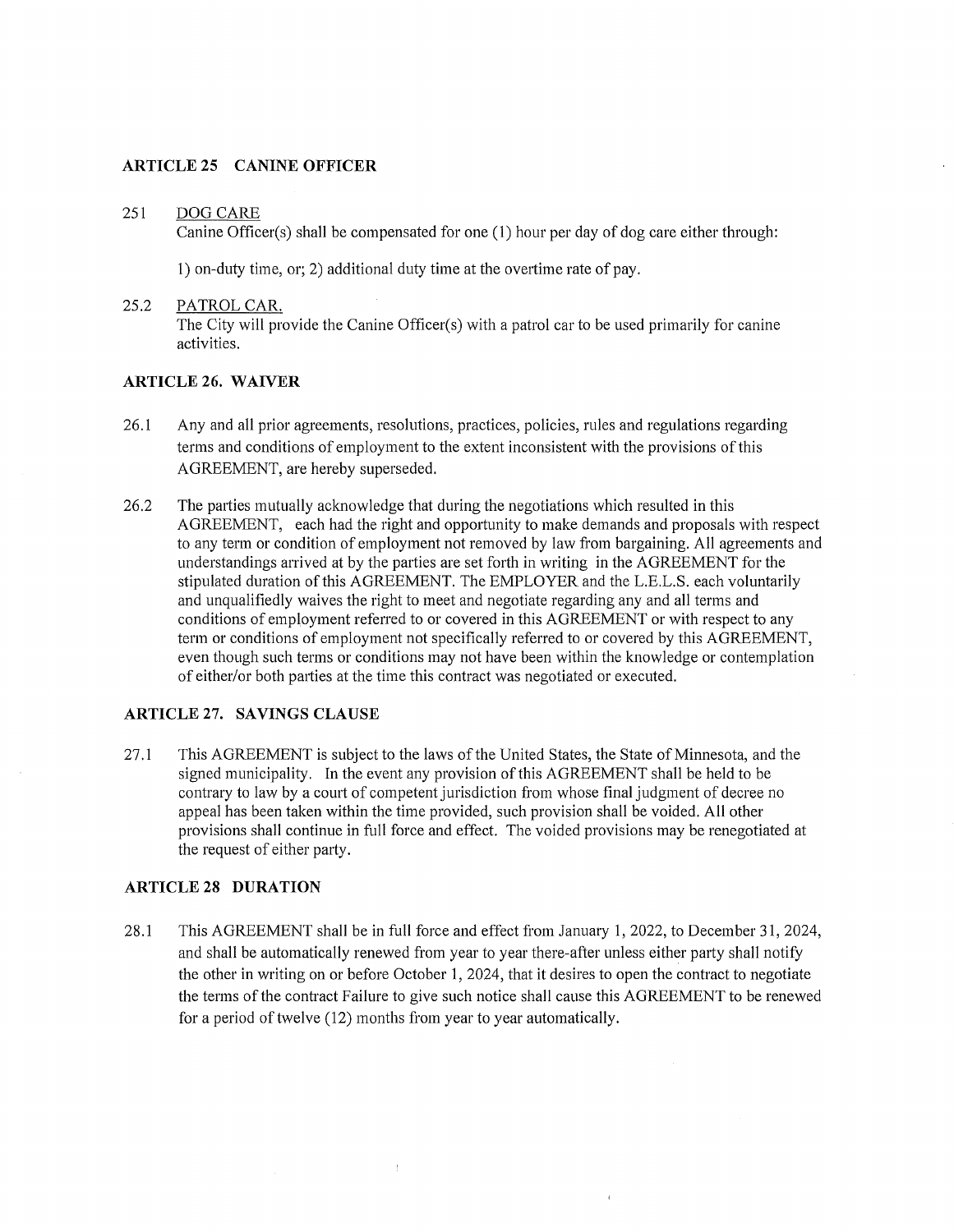#### **ARTICLE 29. ON-CALL DUTY**

All Supervisors assigned by the Employer to be on-call shall receive one (1) hour of pay at their regular rate for every ten (10) hours that they are assigned to such duty. Employees who are oncall must remain immediately available by telephone and able to respond promptly to the workplace when required to do so.

Any non-scheduled hours worked while on stand-by duty shall be compensated according to the call back provisions located in Article 15.

 $\mathcal{A}_\mathrm{c}$ 

 $\bar{ }$ 

**IN WITNESS WHEREOF,** the undersigned have caused this AGREEMENT to be executed by their signature and date.

 $\cdot$ 

| FOR THE CITY OF WORTHINGTON               | FOR L.E.L.S.     |
|-------------------------------------------|------------------|
|                                           | Har,             |
| $ q _2$<br>Date: $\overline{\mathcal{L}}$ | Date: 04 26 3032 |
|                                           |                  |
|                                           | 05/04/22         |
| Date:                                     | Date:            |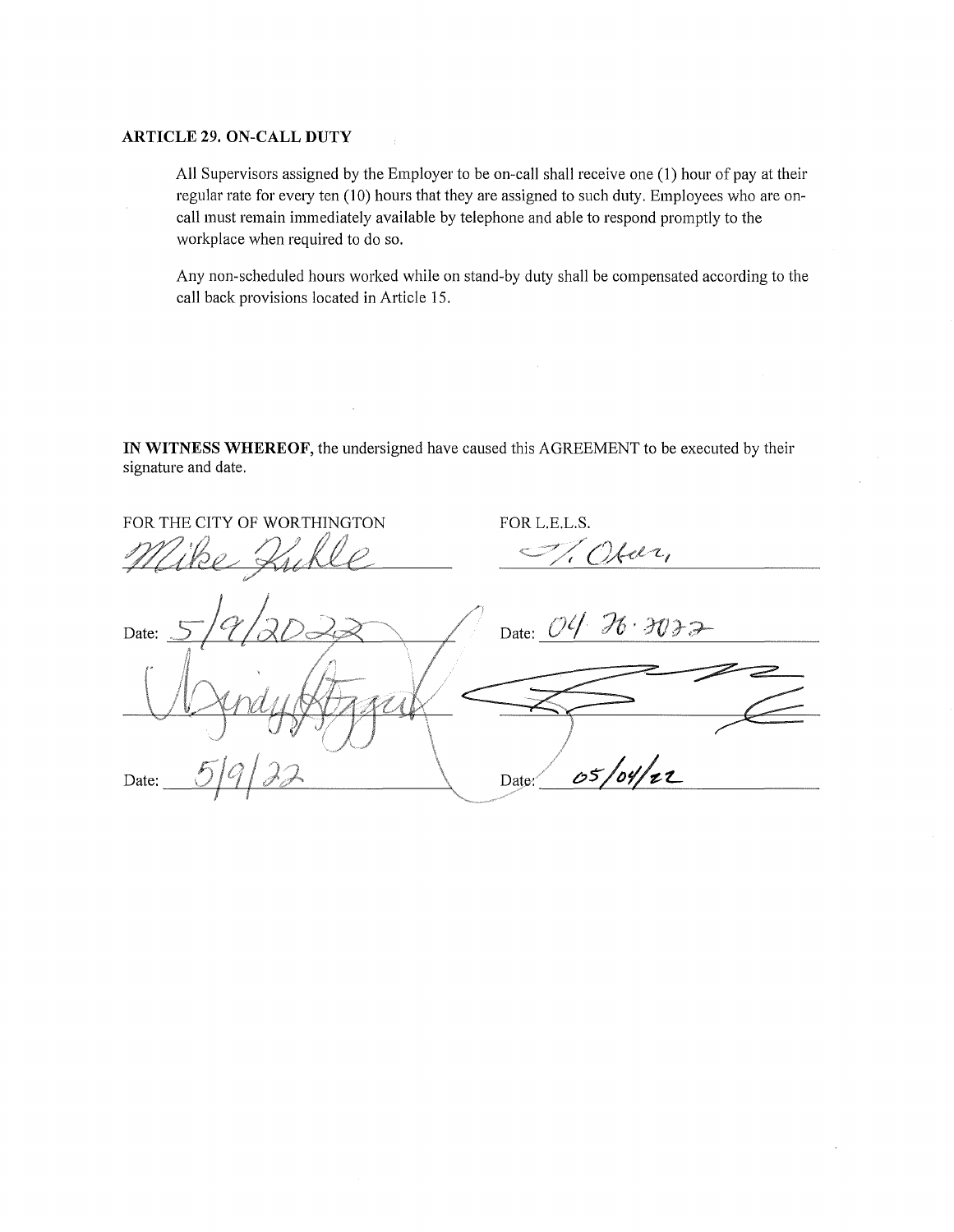**APPENDIX A:** Effective January 1, 2022 hourly base wages will be as shown below:

| <b>SERGEANT</b><br>$(N-13$ Scale)<br>2022 (3.50%) |         | <b>RADIO DISPATCH SUPERVISOR</b> |         |  |
|---------------------------------------------------|---------|----------------------------------|---------|--|
|                                                   |         | $(N-10$ Scale)<br>2022 (3.50%)   |         |  |
|                                                   |         |                                  |         |  |
| Midpoint                                          | \$37.22 | Midpoint                         | \$33.29 |  |
| Maximum                                           | \$42.80 | Maximum                          | \$38.28 |  |
| 2023 (3.50%)                                      |         | 2023 (3.50%)                     |         |  |
| Minimum                                           | \$32.74 | Minimum                          | \$29.29 |  |
| Midpoint                                          | \$38.52 | Midpoint                         | \$34.46 |  |
| Maximum                                           | \$44.30 | Maximum                          | \$39.63 |  |
| 2024 (3.50%)                                      |         | 2024 (3.50%)                     |         |  |
| Minimum                                           | \$33.89 | Minimum                          | \$30.32 |  |
| Midpoint                                          | \$39.87 | Midpoint                         | \$35.67 |  |
| Maximum                                           | \$45.85 | Maximum                          | \$41.02 |  |

#### **NOTES**

- 1) Employee's promoted to Supervisor with 60 or more months of experience would start at 94% of the midpoint. Those with less than 60 months of experience would start at 91 % of the midpoint.
- 2) Employees covered by this agreement will receive gap pay of three percent (3%) per hour above their base rate.
- 3) Police and dispatch personnel who can demonstrate speaking and listening proficiency in any of the Spanish, Lao, Hmong, Amharic, or Vietnamese languages shall have \$1.38 per hour added to their base pay. Employees shall maintain proficiency through continued education provided and monitored by the Chief of Police.
- 4) An employee who voluntarily tests for a licensed position in the City of Worthington Police Department, and is selected, will receive the greater of either their current pay level or the new position's pay level. If their current pay level is greater, they will remain frozen at that level until the new position pay level is equal. At that point they will advance in wages based on the new position's wage schedule.